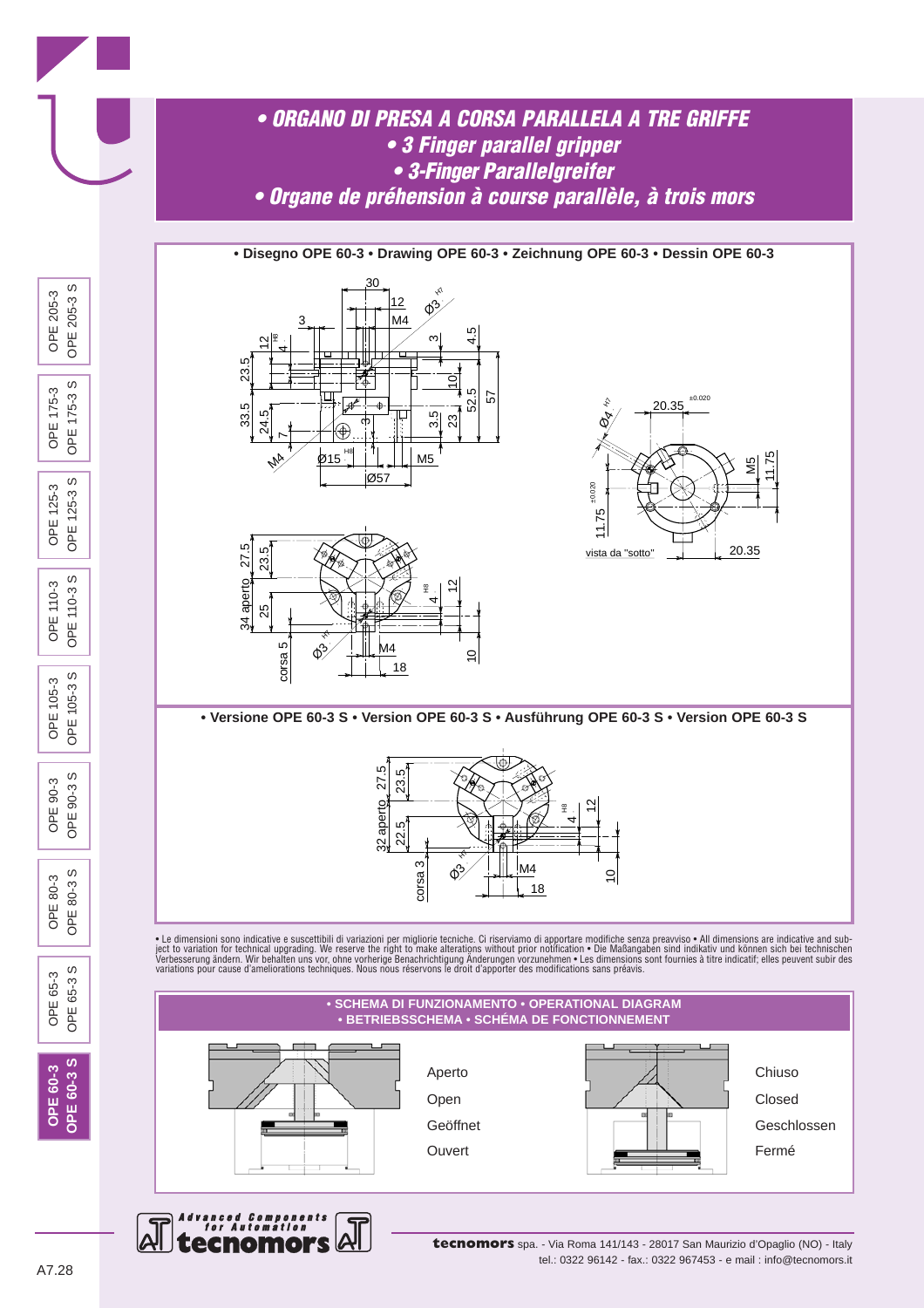

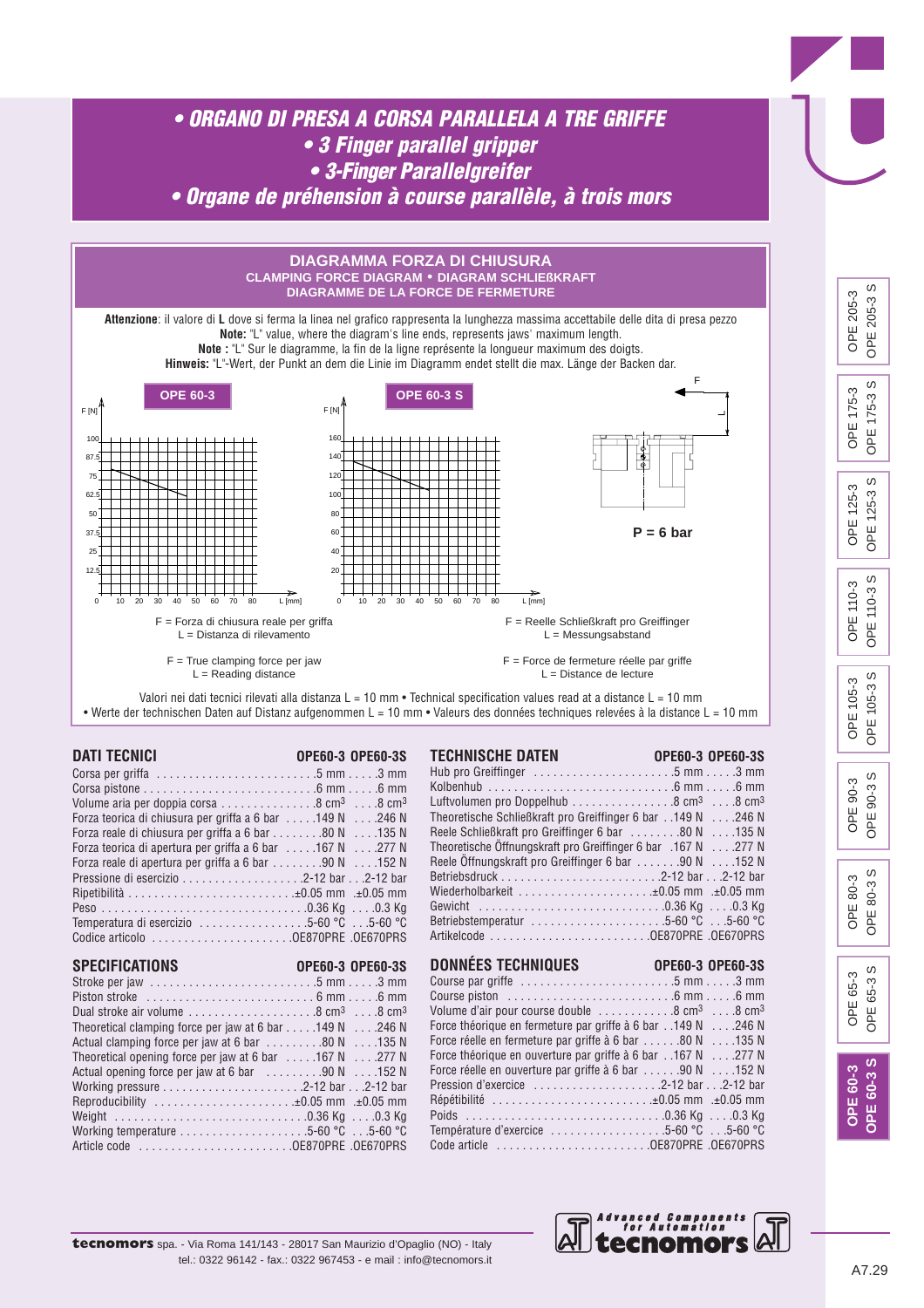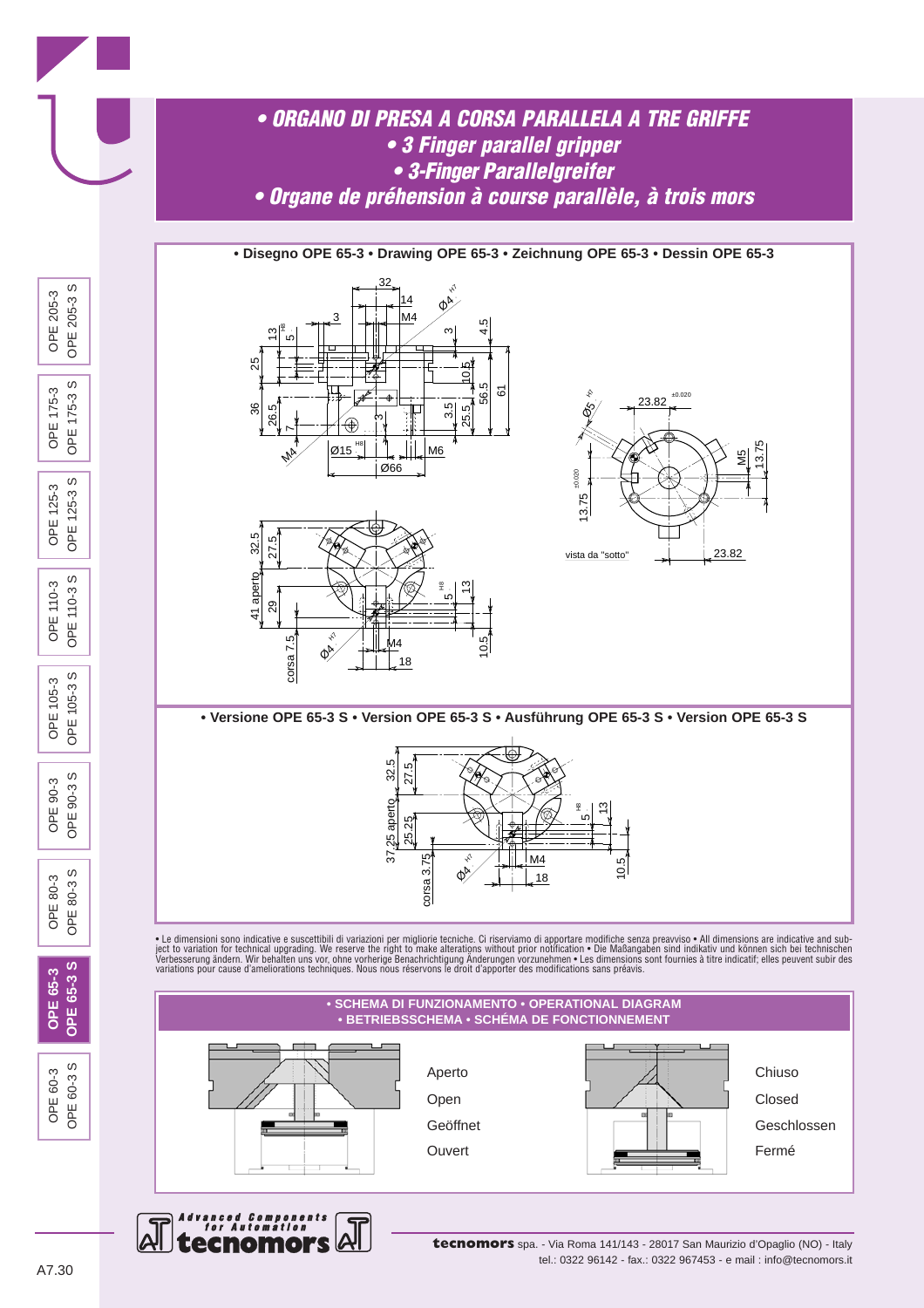

**tecnomors** spa. - Via Roma 141/143 - 28017 San Maurizio d'Opaglio (NO) - Italy tel.: 0322 96142 - fax.: 0322 967453 - e mail : info@tecnomors.it *Advanced Components for Automation*

ecnomol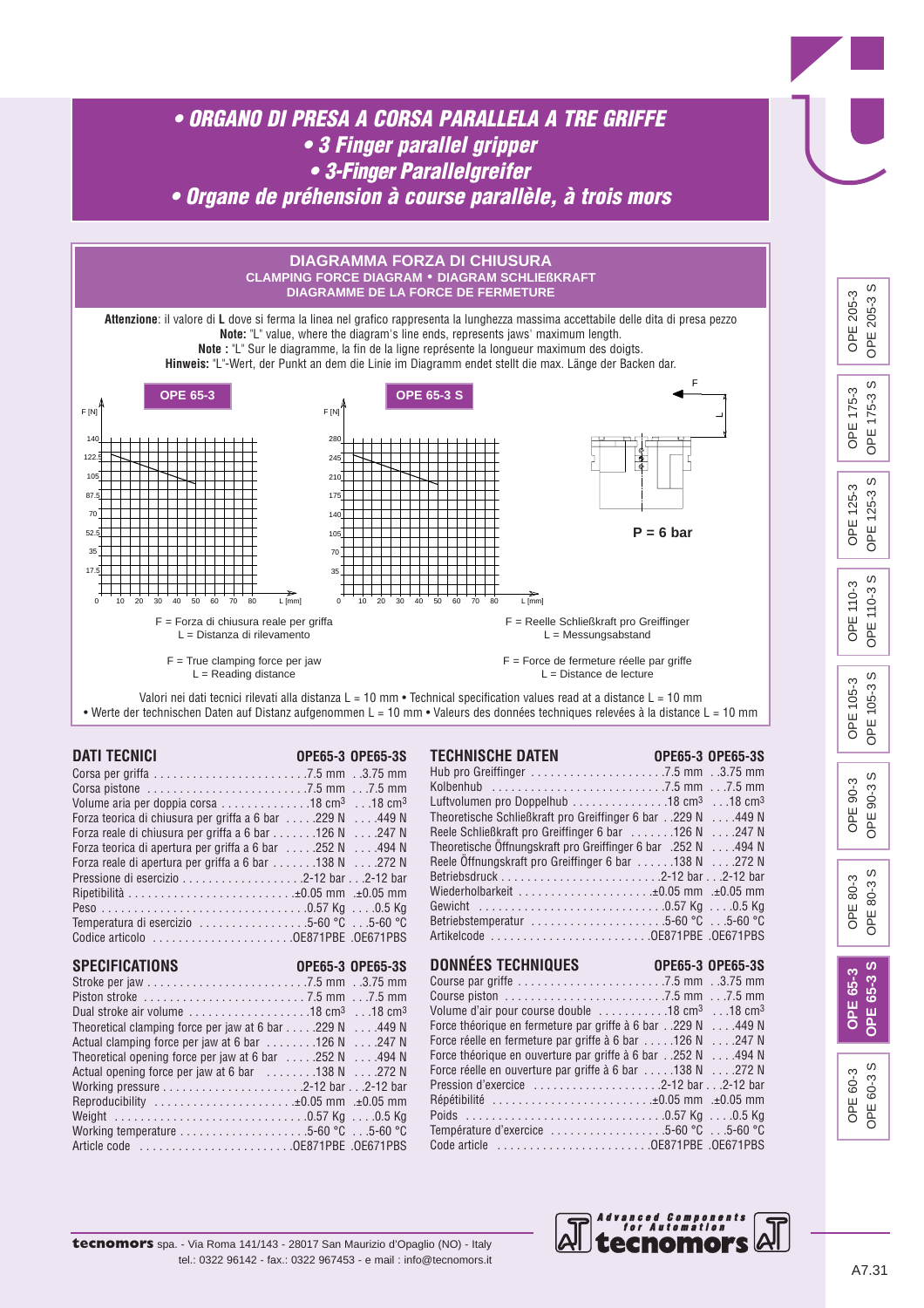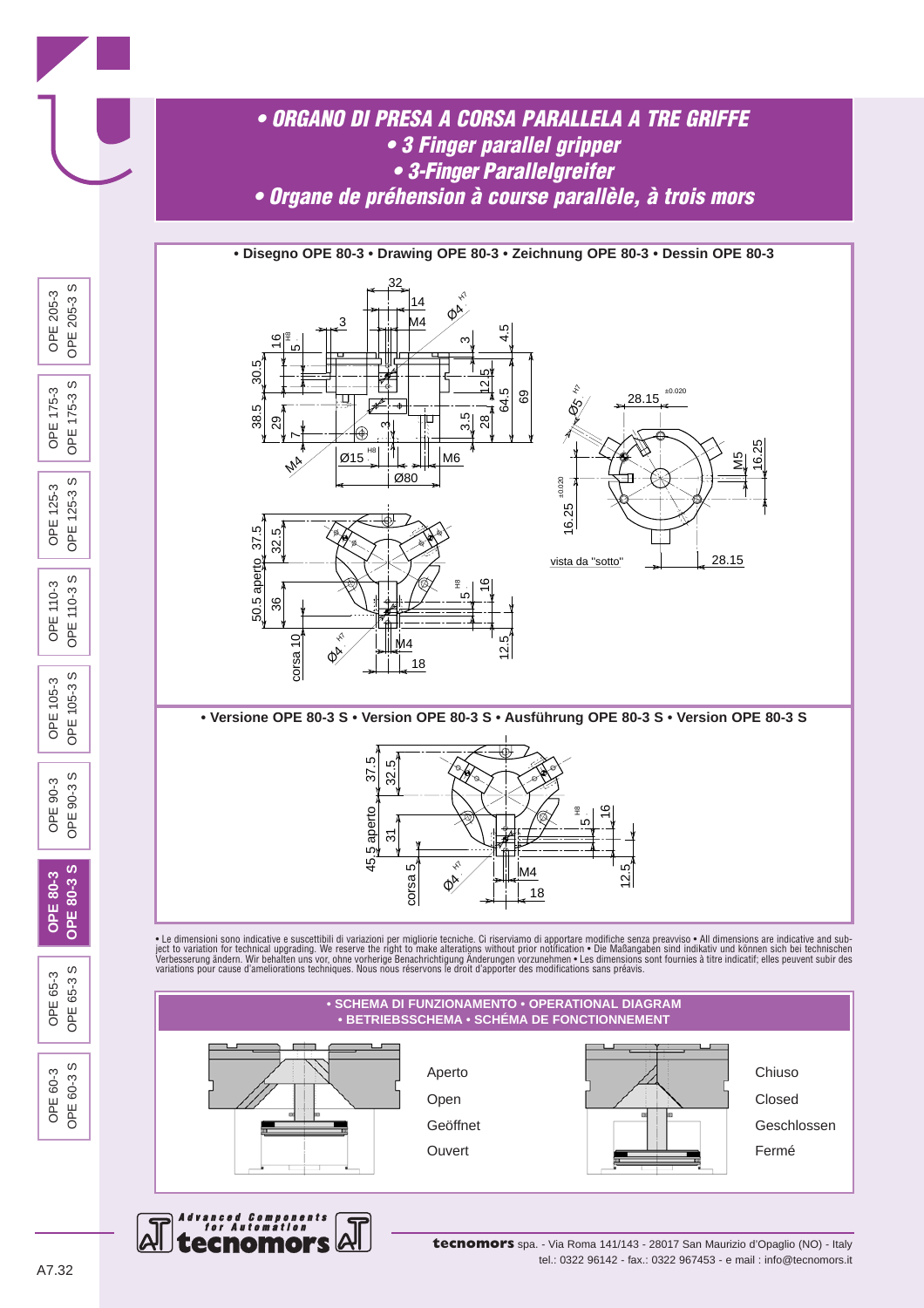

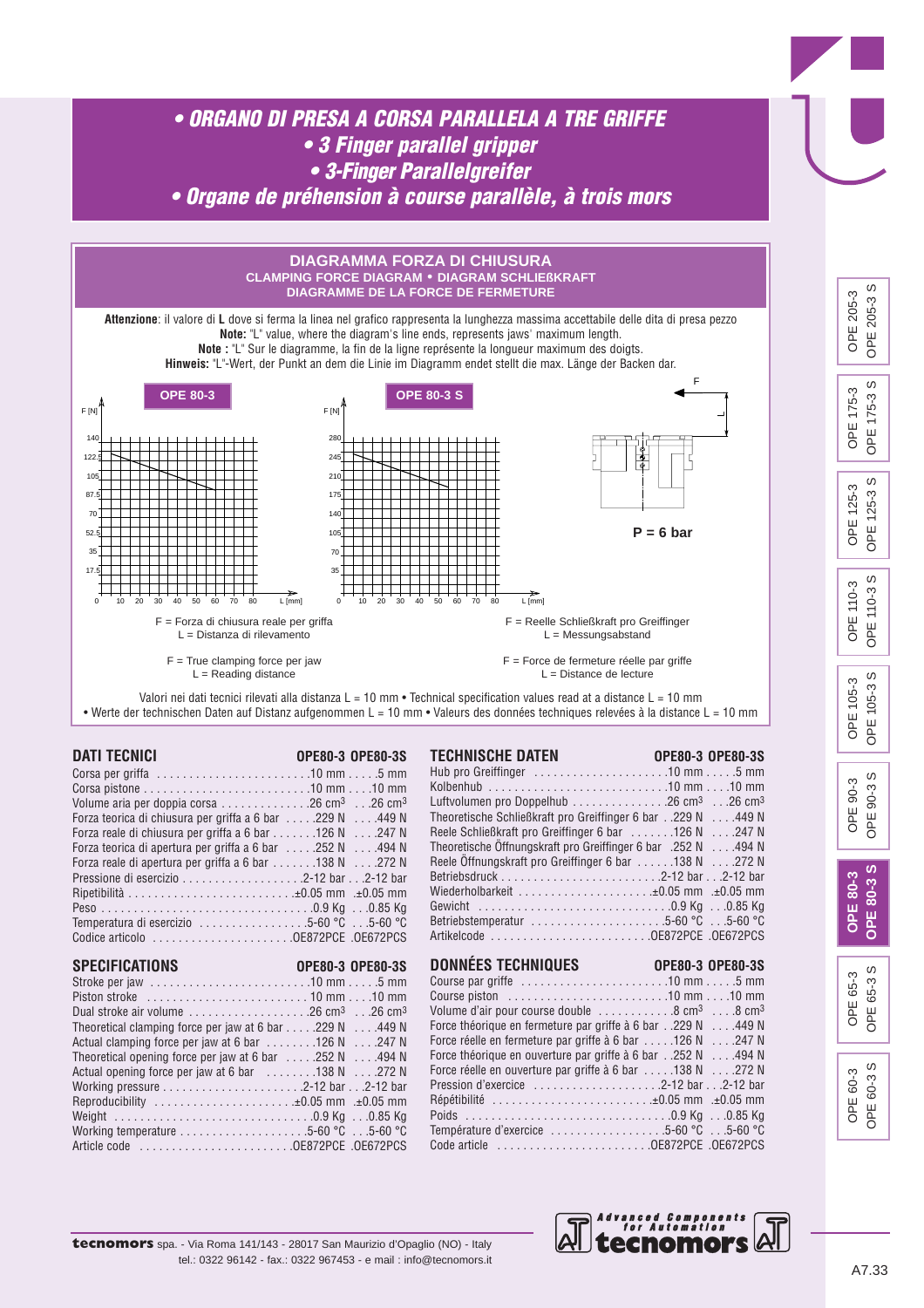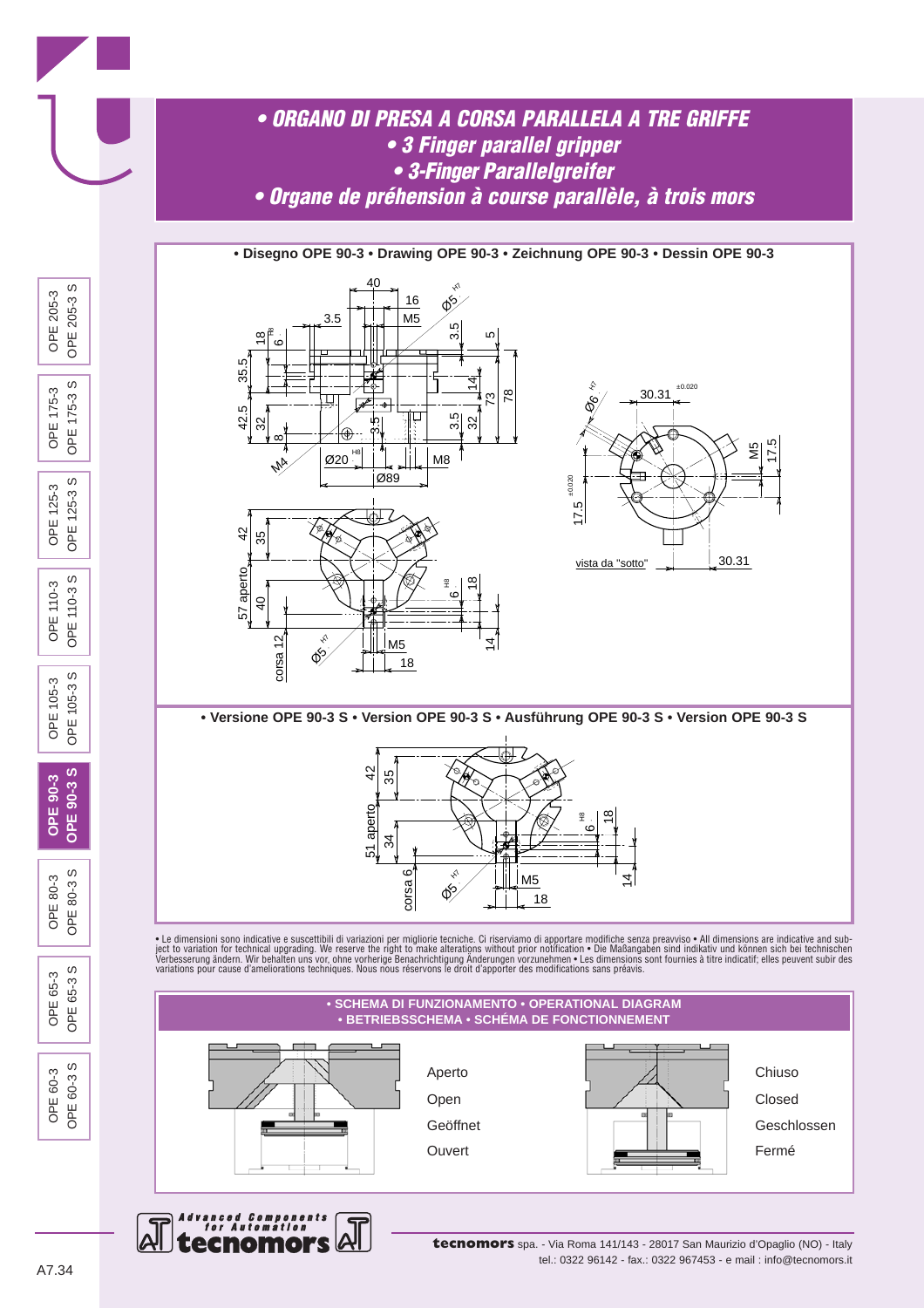

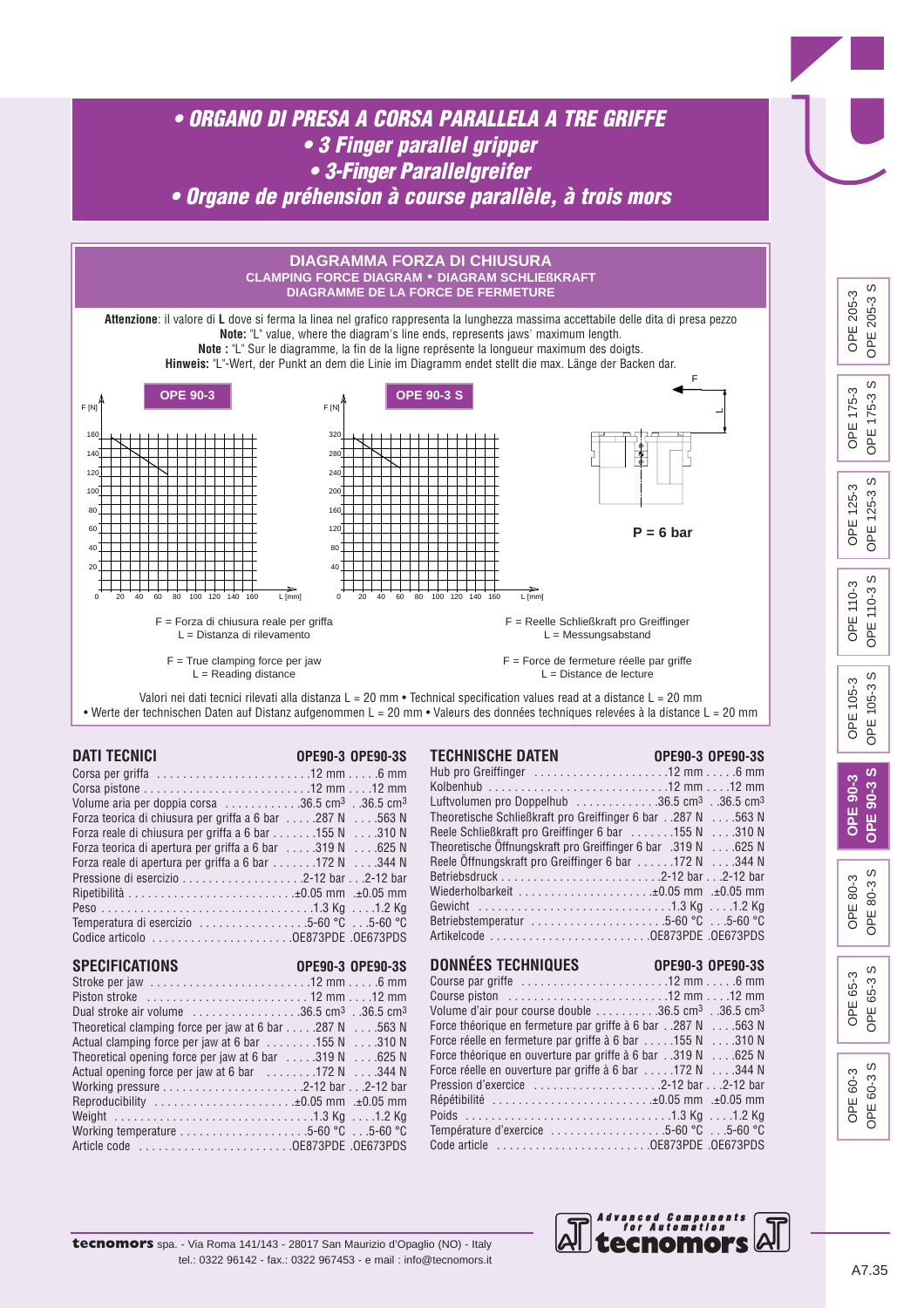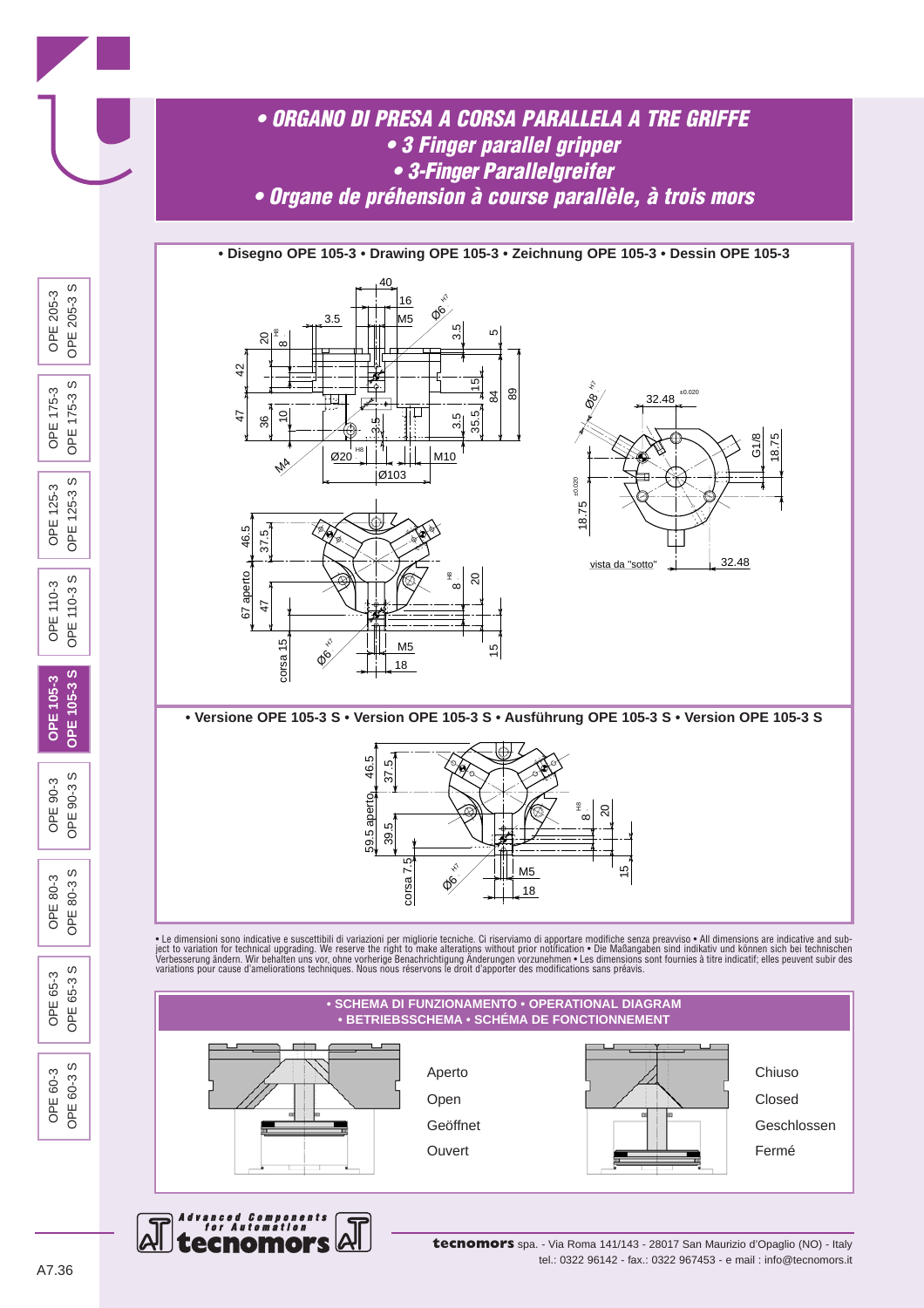







#### A7.37

OPE OPE<sub>6</sub>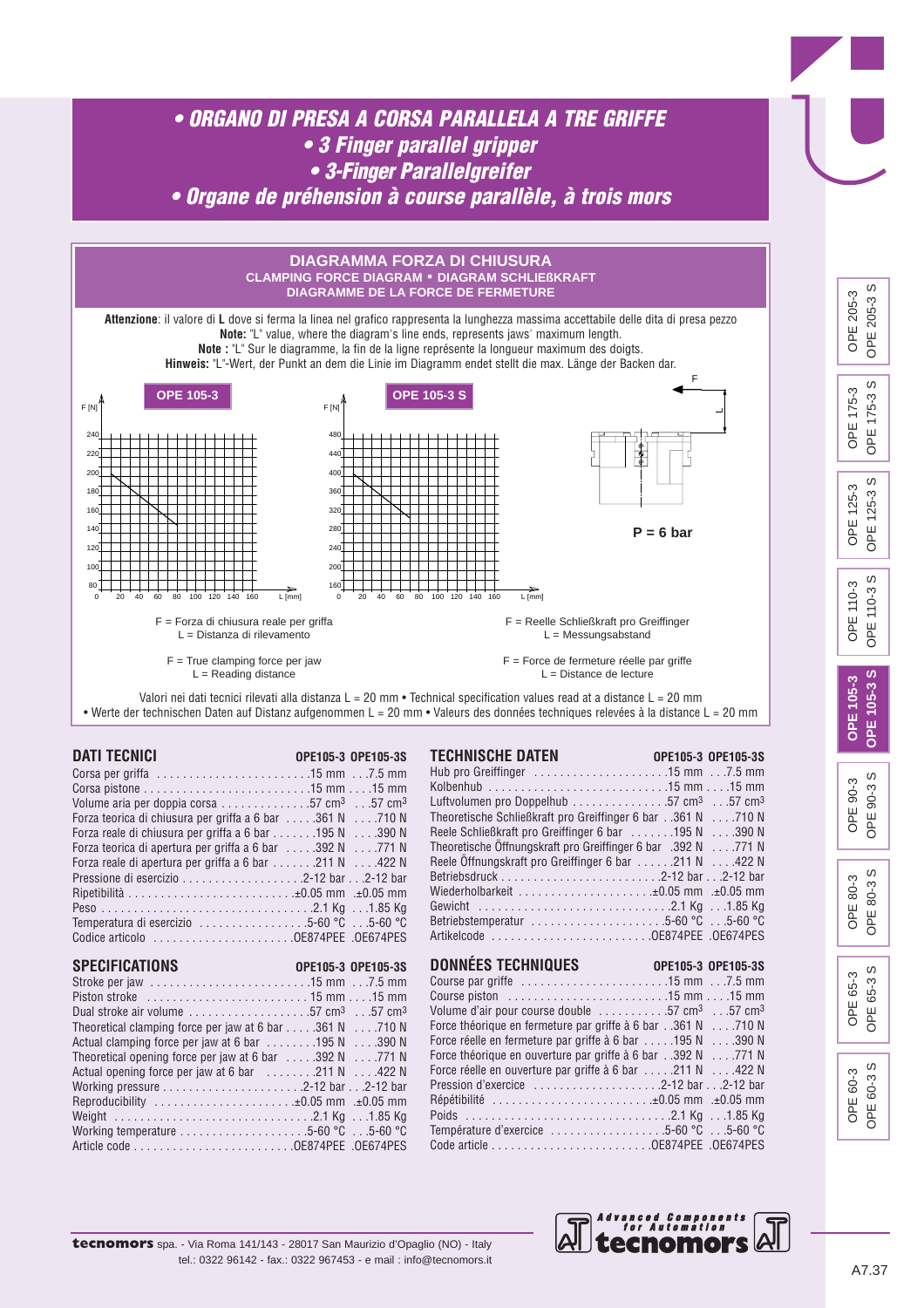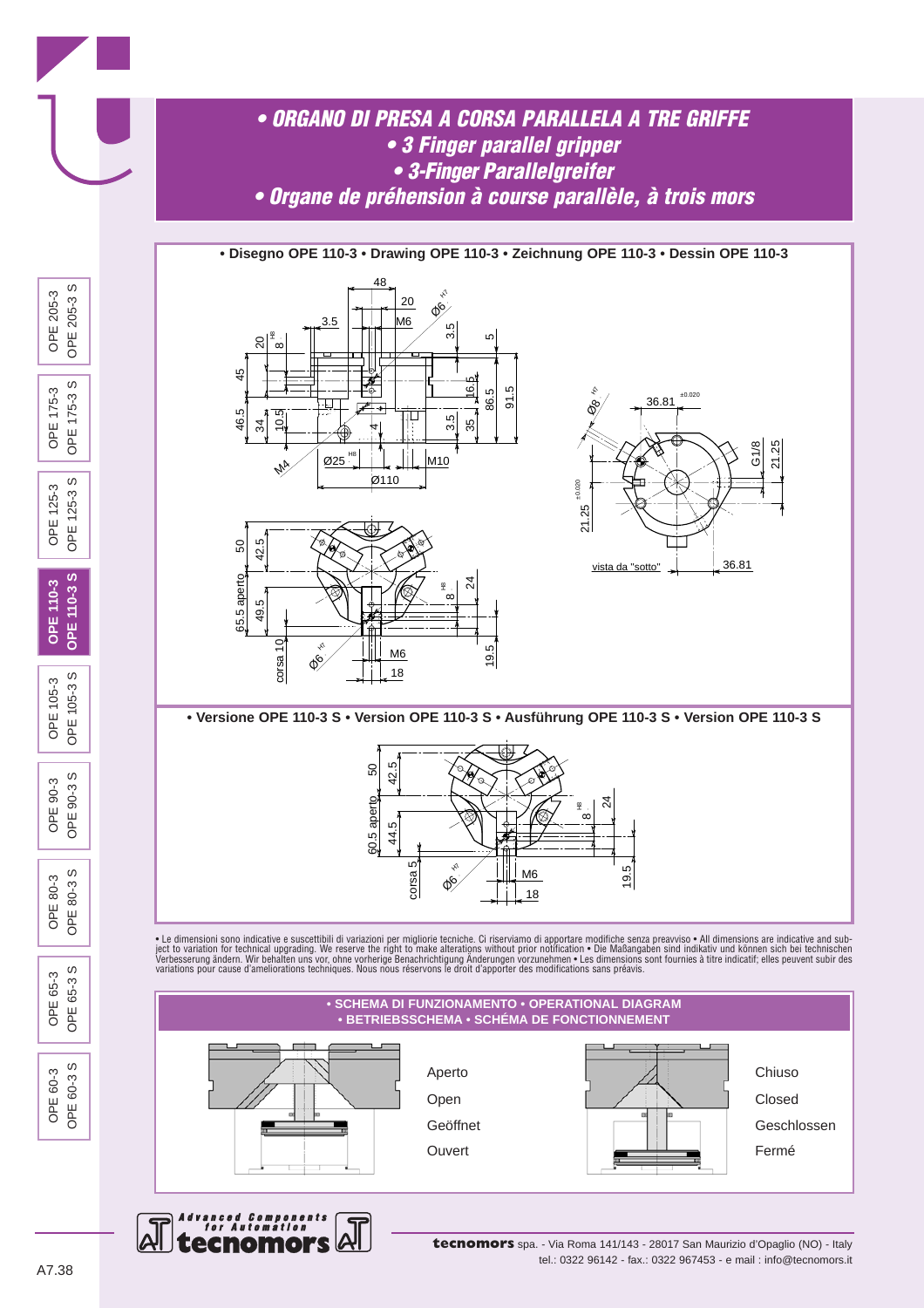

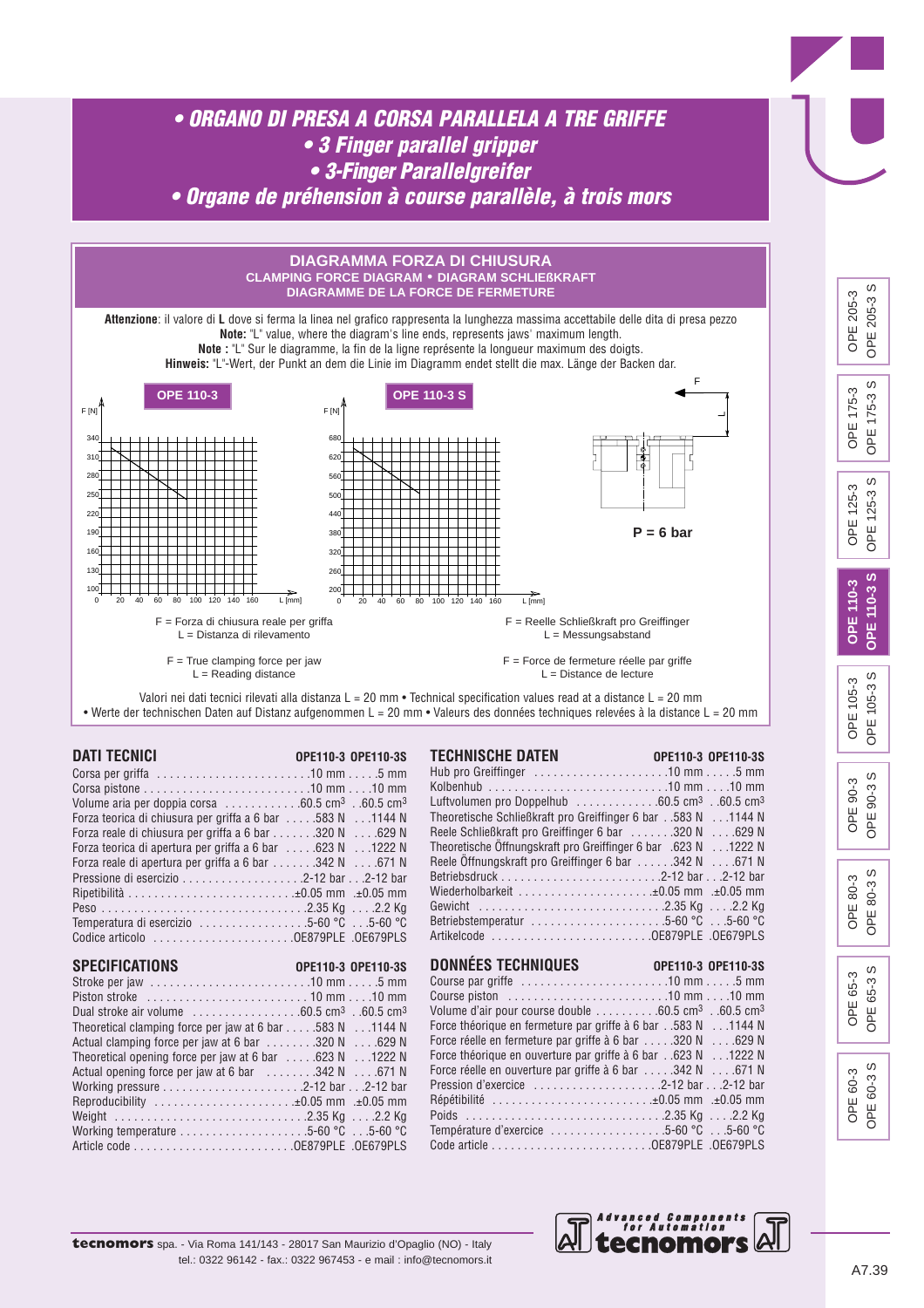

**tecnomors** spa. - Via Roma 141/143 - 28017 San Maurizio d'Opaglio (NO) - Italy tel.: 0322 96142 - fax.: 0322 967453 - e mail : info@tecnomors.it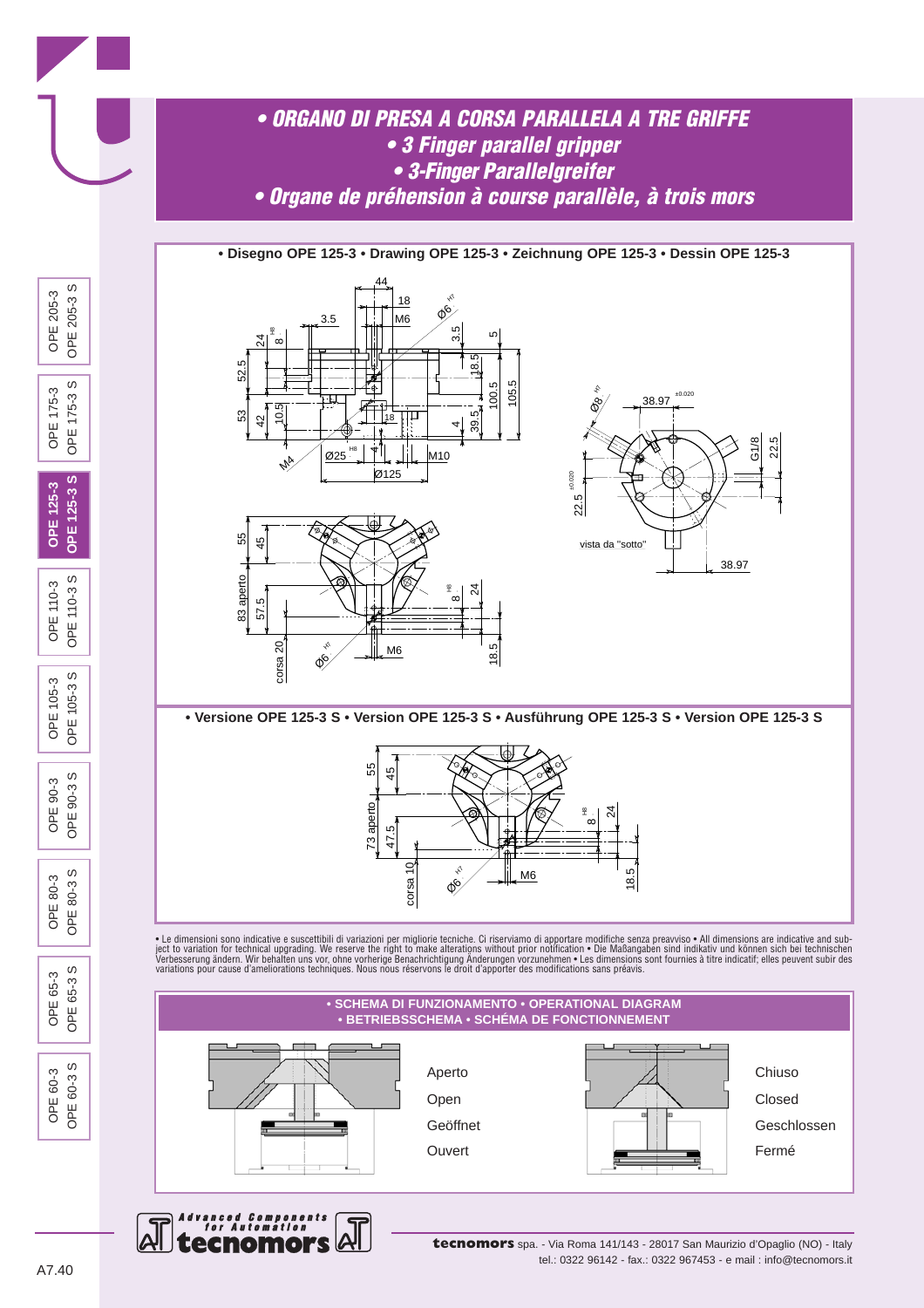

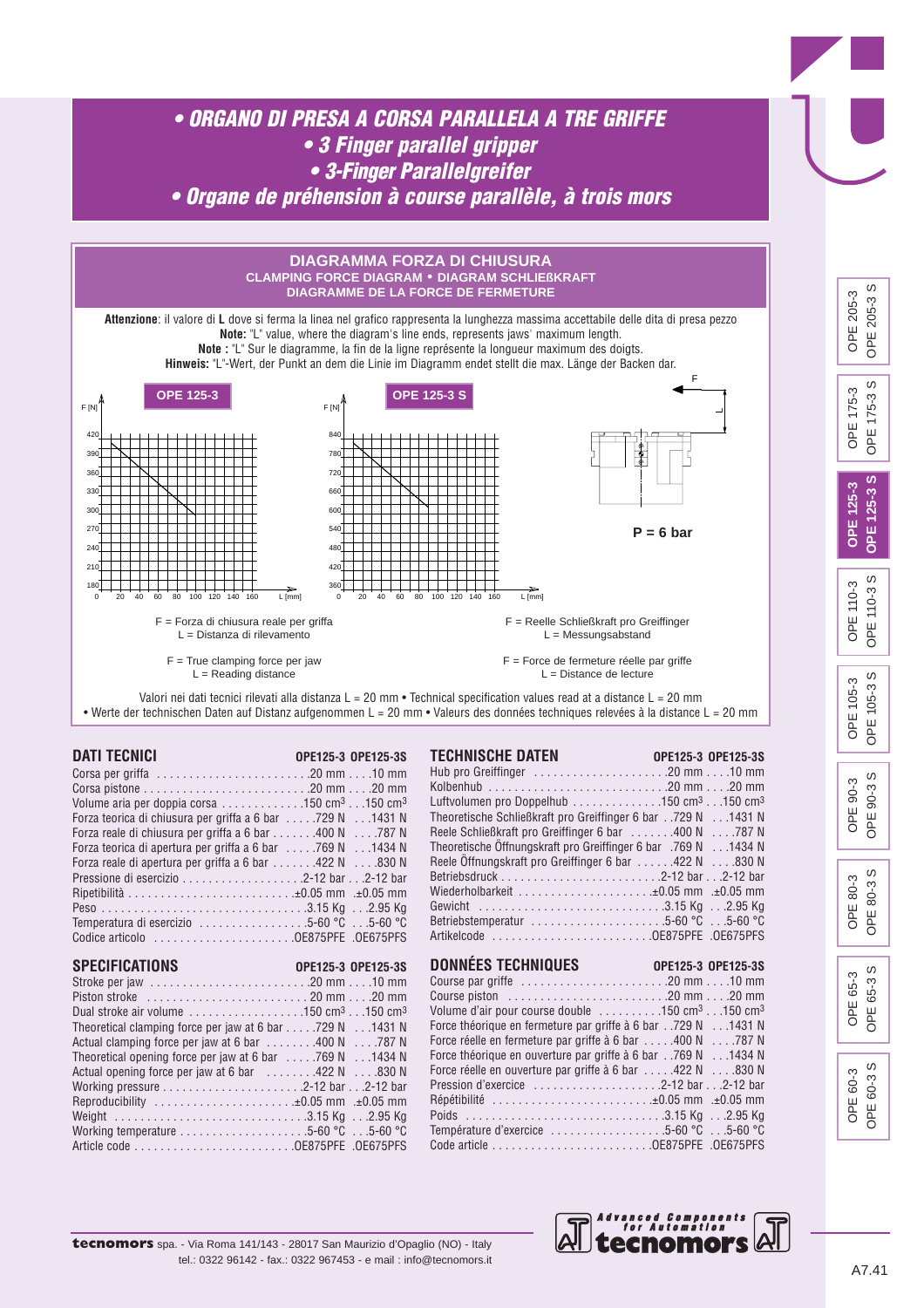

tel.: 0322 96142 - fax.: 0322 967453 - e mail : info@tecnomors.it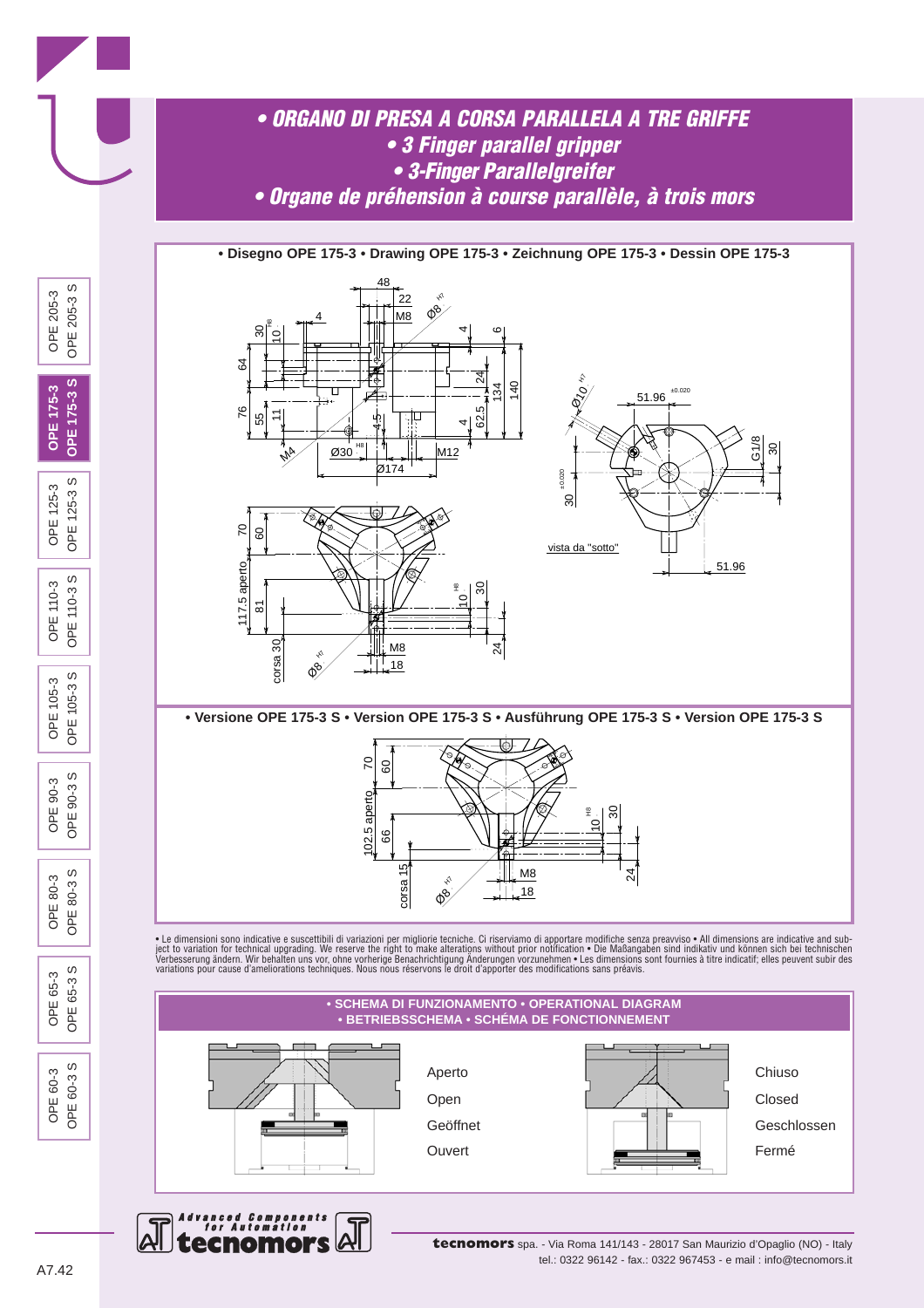

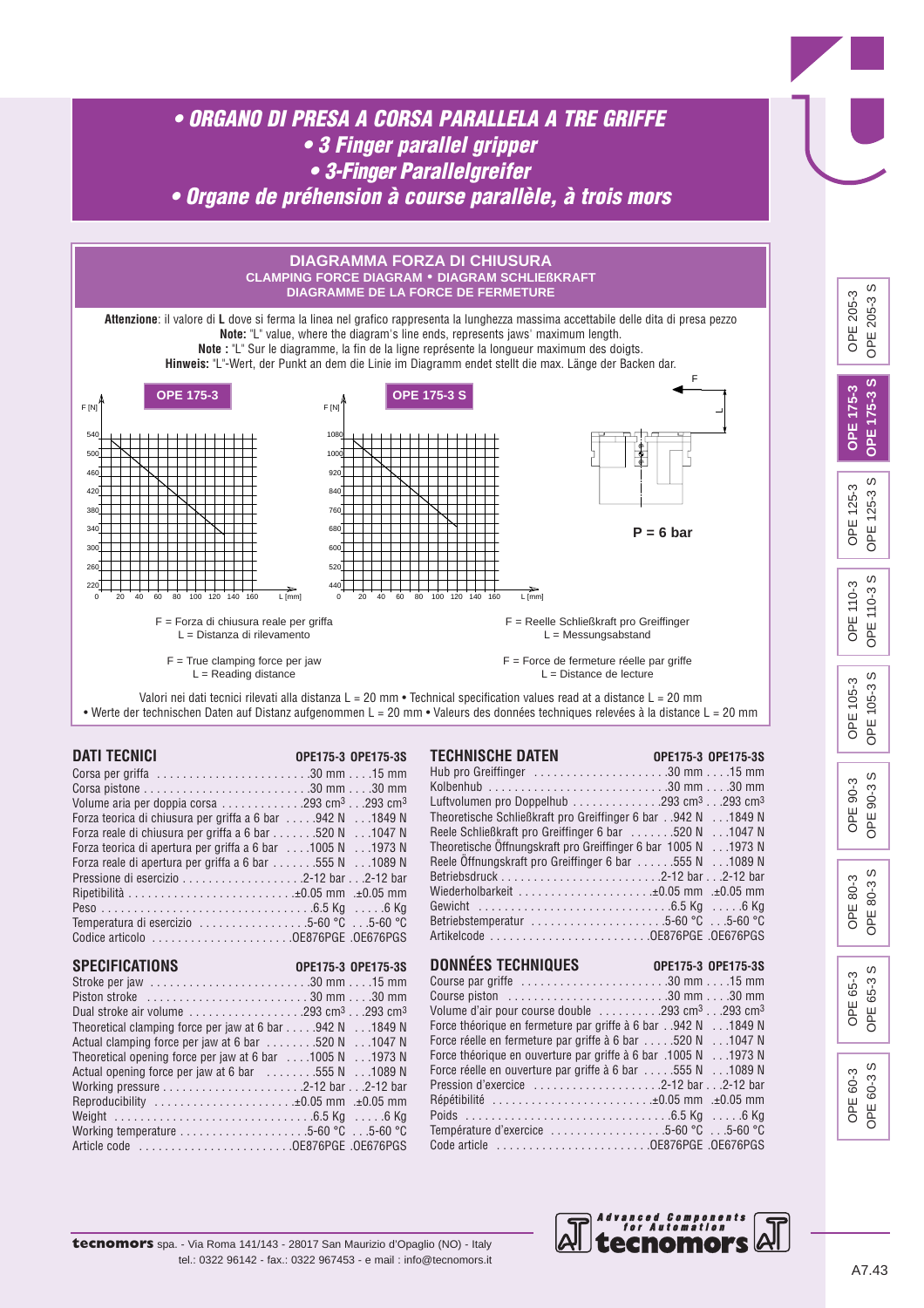

**tecnomors** spa. - Via Roma 141/143 - 28017 San Maurizio d'Opaglio (NO) - Italy tel.: 0322 96142 - fax.: 0322 967453 - e mail : info@tecnomors.it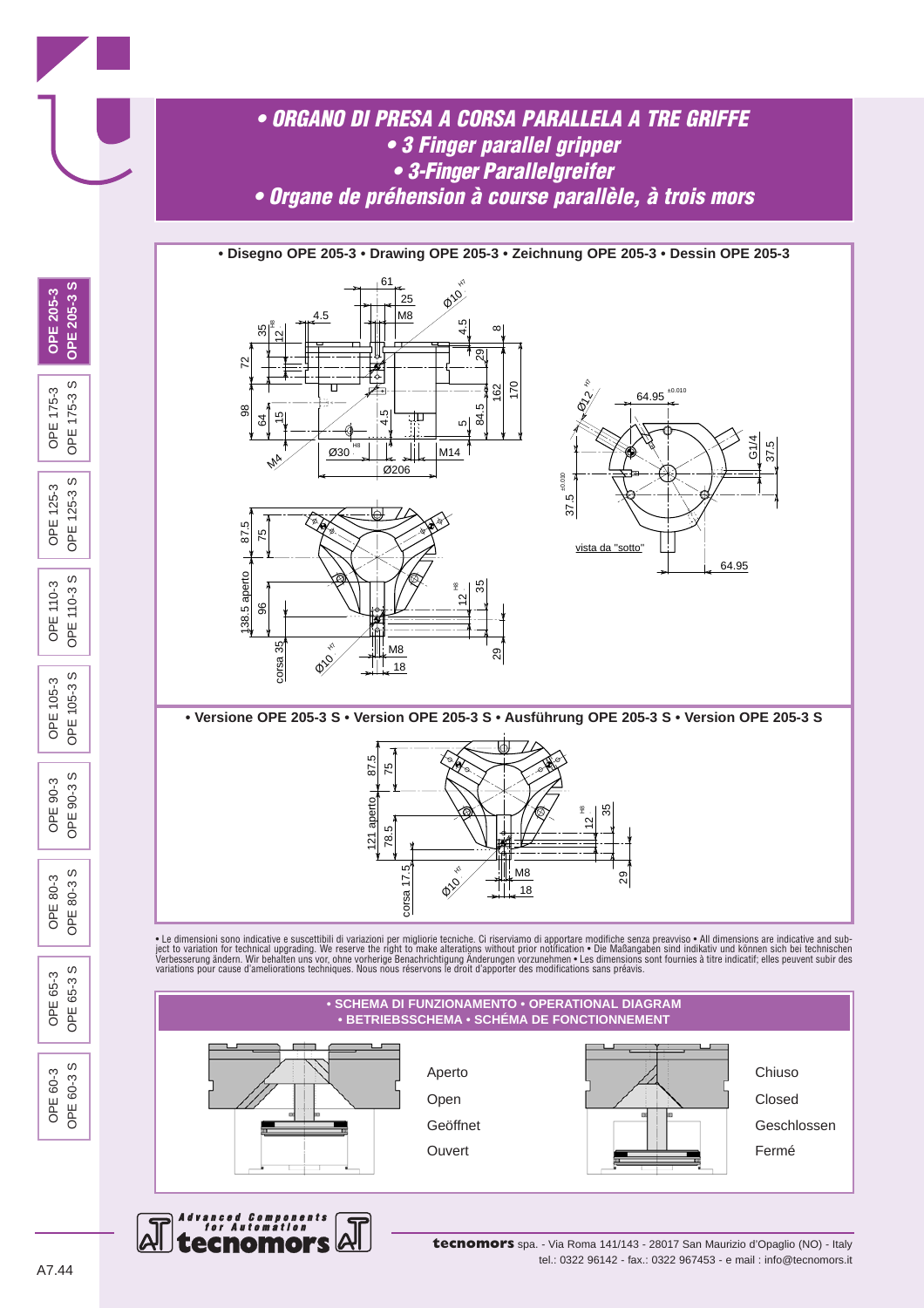



*Advanced Components*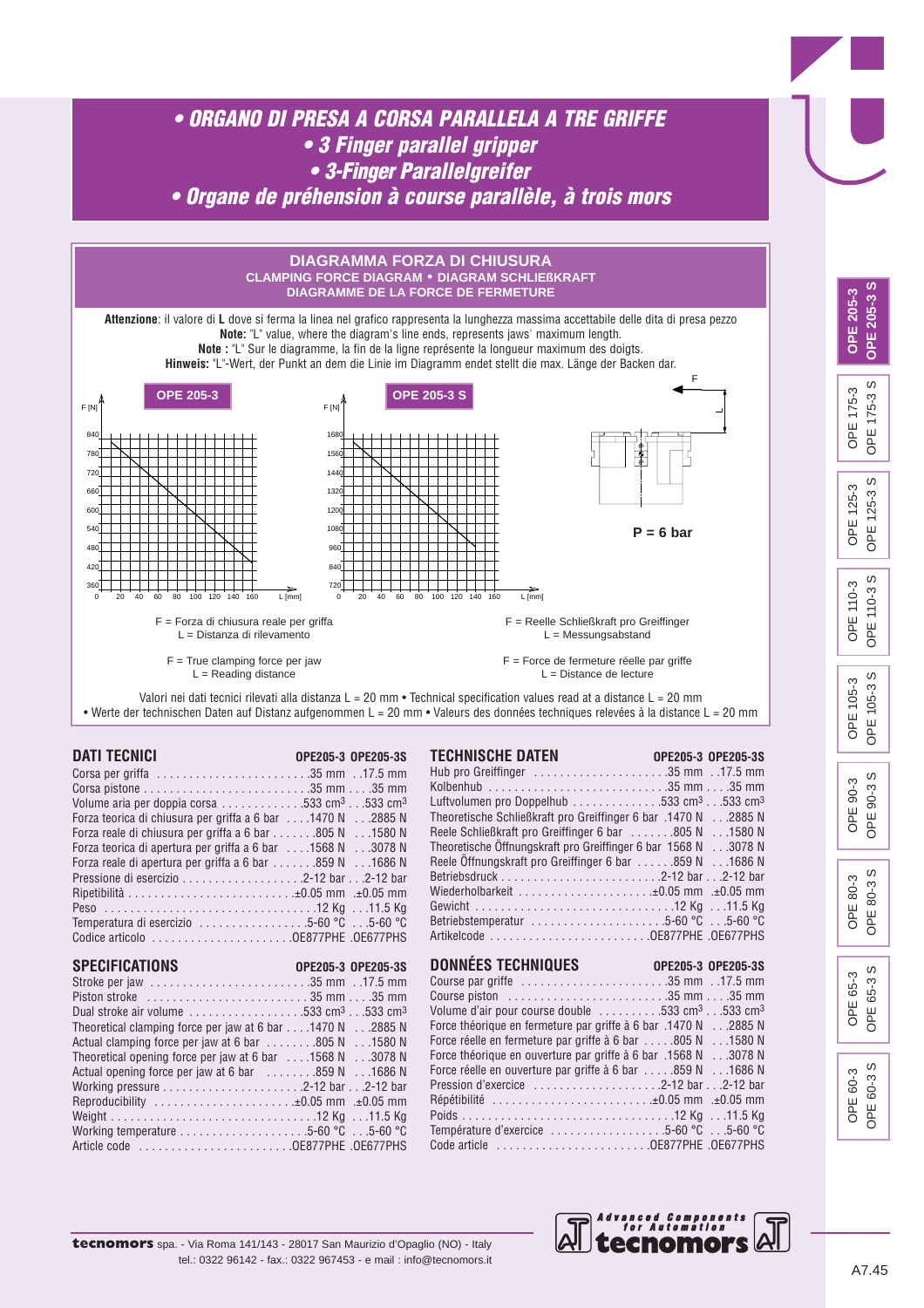*• CONTROLLO POSIZIONE APERTO-CHIUSO CON SENSORI (PROXIMITY) ESTERNI • Open-closed control position with external proximity switches • Positionskontrolle "geöffnet"-"geschlossen mit kontaktlosen Sensoren • Contrôle de la position ouvert-fermé avec détecteurs extérieurs (de proximité)*





| А  | в    | С  | D    | Sigla - Code<br>Bezeichnung<br><b>Sigle</b> | А  | в     | С  | D     |
|----|------|----|------|---------------------------------------------|----|-------|----|-------|
| 33 | 38   | 29 | 40   | <b>OPE 50 S</b>                             | 33 | 35.5  | 29 | 37.5  |
| 37 | 44.5 | 33 | 46.5 | OPE 60 S                                    | 37 | 40.75 | 33 | 42.75 |
| 44 | 54   | 40 | 56   | OPE 70 S                                    | 44 | 49    | 40 | 51    |
| 48 | 60   | 44 | 62   | OPE 80 S                                    | 48 | 54    | 44 | 56    |
| 60 | 70   | 56 | 72   | <b>OPE 100 S</b>                            | 60 | 65    | 56 | 67    |
|    |      |    |      |                                             |    |       |    |       |







|                                              |     | Controllo chiuso<br><b>Closed control</b><br>Contrôle fermé<br>Kontrolle geöffnet |                                                              | Controllo aperto<br>Open control<br>Contrôle ouvert<br>Kontrolle geschlossen |       |       |                                                              |  |  |
|----------------------------------------------|-----|-----------------------------------------------------------------------------------|--------------------------------------------------------------|------------------------------------------------------------------------------|-------|-------|--------------------------------------------------------------|--|--|
| Sigla<br>Code<br><b>Bezeichnung</b><br>Sigle | J   | Κ                                                                                 | Codice<br>Article code<br><b>Artikelcode</b><br>Code article | Sigla<br>Code<br><b>Bezeichnung</b><br>Sigle                                 | J     | Κ     | Codice<br>Article code<br><b>Artikelcode</b><br>Code article |  |  |
| <b>OPE 50</b>                                | 7   | 13                                                                                | SC503CCH                                                     | <b>OPE 50</b>                                                                | 18    | 24    | SC503CAP                                                     |  |  |
| <b>OPE 60</b>                                | 8   | 14                                                                                | SC604CCH                                                     | <b>OPE 60</b>                                                                | 21.5  | 27.5  | SC604CAP                                                     |  |  |
| <b>OPE 70</b>                                | 15  | 21                                                                                | SC704CCH                                                     | <b>OPE 70</b>                                                                | 31    | 37    | SC704CAP                                                     |  |  |
| <b>OPE 80</b>                                | 13  | 19                                                                                | SC804CCH                                                     | <b>OPE 80</b>                                                                | 31    | 37    | SC704CAP                                                     |  |  |
| <b>OPE 100</b>                               | 6.5 | 12.5                                                                              | SC <sub>108</sub> CCH                                        | <b>OPE 100</b>                                                               | 22.5  | 28.5  | SC108CAP                                                     |  |  |
| <b>OPE 50 S</b>                              | 7   | 13                                                                                | SC503CCH                                                     | <b>OPE 50 S</b>                                                              | 15.5  | 21.5  | SC503SAP                                                     |  |  |
| <b>OPE 60 S</b>                              | 8   | 14                                                                                | SC604CCH                                                     | OPE 60 S                                                                     | 17.75 | 23.75 | SC604SAP                                                     |  |  |
| <b>OPE 70 S</b>                              | 15  | 21                                                                                | SC704CCH                                                     | OPE 70 S                                                                     | 26    | 32    | SC704SAP                                                     |  |  |
| OPE 80 S                                     | 13  | 19                                                                                | SC804CCH                                                     | OPE 80 S                                                                     | 25    | 31    | SC804SAP                                                     |  |  |
| <b>OPE 100 S</b>                             | 6.5 | 12.5                                                                              | SC108CCH                                                     | <b>OPE 100 S</b>                                                             | 17.5  | 23.5  | SC108SAP                                                     |  |  |

• Le dimensioni sono indicative e suscettibili di variazioni per migliorie tecniche. Ci riserviamo di apportare modifiche senza preavviso • All dimensions are indicative and sub-<br>ject to variation for technical upgrading.

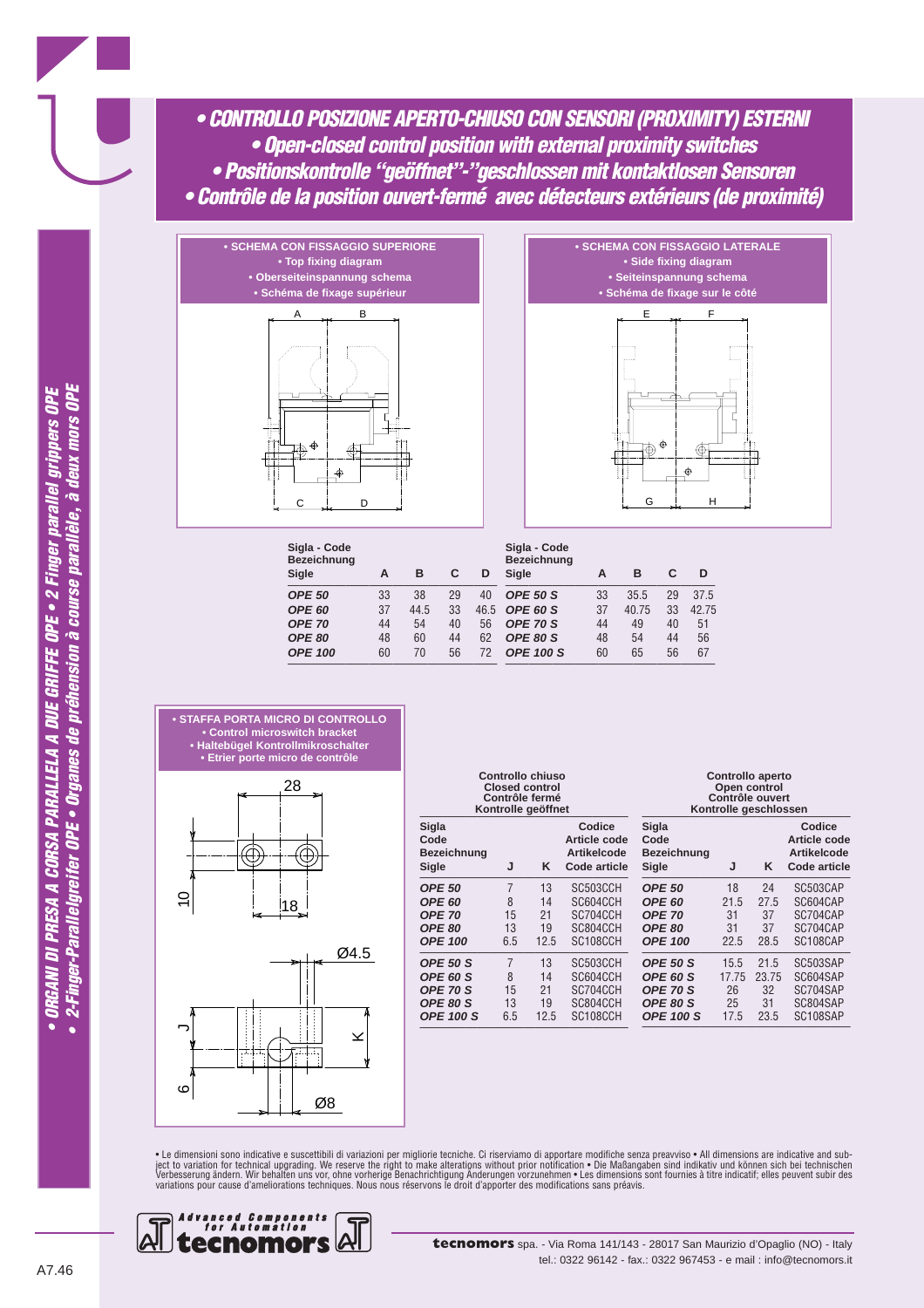*• CONTROLLO POSIZIONE APERTO-CHIUSO CON SENSORI (PROXIMITY) ESTERNI • Open-closed control position with external proximity switches • Positionskontrolle "geöffnet"-"geschlossen mit kontaktlosen Sensoren • Contrôle de la position ouvert-fermé avec détecteurs extérieurs (de proximité)*





| Sigla - Code<br><b>Bezeichnung</b><br>Sigle | А    | в    | С    | D    | Sigla - Code<br><b>Bezeichnung</b><br>Sigle | А    | в    | С    | D     |
|---------------------------------------------|------|------|------|------|---------------------------------------------|------|------|------|-------|
| <b>OPE 95</b>                               | 55   | 70   | 51   | 72   | <b>OPE 95 S</b>                             | 55   | 62.5 | 51   | 64.5  |
| <b>OPE 115</b>                              | 65.5 | 85.5 | 61.5 | 87.5 | <b>OPE 115 S</b>                            | 65.5 | 75.5 | 61.5 | 77.5  |
| <b>OPE 160</b>                              | 89   | 119  | 85   | 121  | <b>OPE 160 S</b>                            | 89   | 104  | 85   | 106   |
| <b>OPE 190</b>                              | 104  | 139  | 100  | 141  | <b>OPE 190 S</b>                            | 104  | 1215 | 100  | 123.5 |
| <b>OPE 210</b>                              | 114  | 154  | 110  | 156  | <b>OPE 210 S</b>                            | 114  | 134  | 110  | 136   |



|                                       |    | <b>Closed control</b><br>Contrôle fermé<br>Kontrolle geöffnet |   |                                                                |                  |
|---------------------------------------|----|---------------------------------------------------------------|---|----------------------------------------------------------------|------------------|
| Sigla<br>Code<br>Bezeichnung<br>Sigle | J  | Κ                                                             |   | Codice<br>Article code<br><b>Artikelcode</b><br>L Code article | S<br>C<br>B<br>S |
| <b>OPE 95</b>                         | 11 | 22                                                            | 5 | SC955CCH                                                       | C                |
| <b>OPE 115</b>                        | 11 | 23                                                            | 6 | SC115CCH                                                       | C                |
| <b>OPE 160</b>                        | 11 | 23                                                            | 6 | SC115CCH                                                       | $\mathcal{C}$    |
| <b>OPE 190</b>                        | 11 | 23                                                            | 6 | SC115CCH                                                       | C                |
| <b>OPE 210</b>                        | 11 | 23                                                            | 6 | SC115CCH                                                       | C                |
| <b>OPE 95 S</b>                       | 11 | 22                                                            | 5 | SC955SCH                                                       | C                |
| <b>OPE 115 S</b>                      | 11 | 23                                                            | 6 | SC115CCH                                                       | C                |
| <b>OPE 160 S</b>                      | 11 | 23                                                            | 6 | SC115CCH                                                       | C                |
| <b>OPE 190 S</b>                      | 11 | 23                                                            | 6 | SC115CCH                                                       | C                |
| <b>OPE 210 S</b>                      | 11 | 23                                                            | 6 | SC115CCH                                                       | С                |

––––––––––––––––––––––––––––––––––––

**Controllo chiuso**

| Controllo aperto      |
|-----------------------|
| Open control          |
| Contrôle ouvert       |
| Kontrolle geschlossen |

| Sigla<br>Code                                                                                   |                            |                                     |                       | Codice<br>Article code                                   |
|-------------------------------------------------------------------------------------------------|----------------------------|-------------------------------------|-----------------------|----------------------------------------------------------|
| <b>Bezeichnung</b><br>Sigle                                                                     | J.                         | ĸ                                   |                       | <b>Artikelcode</b><br>L Code article                     |
| <b>OPE 95</b><br><b>OPE 115</b><br><b>OPE 160</b><br><b>OPE 190</b><br><b>OPE 210</b>           | 32<br>37<br>47<br>52<br>57 | 43<br>49<br>59<br>64<br>69          | 5<br>6<br>6<br>6<br>6 | SC955CAP<br>SC115CAP<br>SC168CAP<br>SC198CAP<br>SC210CAP |
| <b>OPE 95 S</b><br><b>OPE 115 S</b><br><b>OPE 160 S</b><br><b>OPE 190 S</b><br><b>OPE 210 S</b> | 27<br>32<br>34.5<br>37     | 24.5 35.5<br>39<br>44<br>46.5<br>49 | 5<br>6<br>6<br>6<br>հ | SC955SAP<br>SC115SAP<br>SC168SAP<br>SC198SAP<br>SC115CAP |

• Le dimensioni sono indicative e suscettibili di variazioni per migliorie tecniche. Ci riserviamo di apportare modifiche senza preavviso • All dimensions are indicative and sub-<br>ject to variation for technical upgrading.

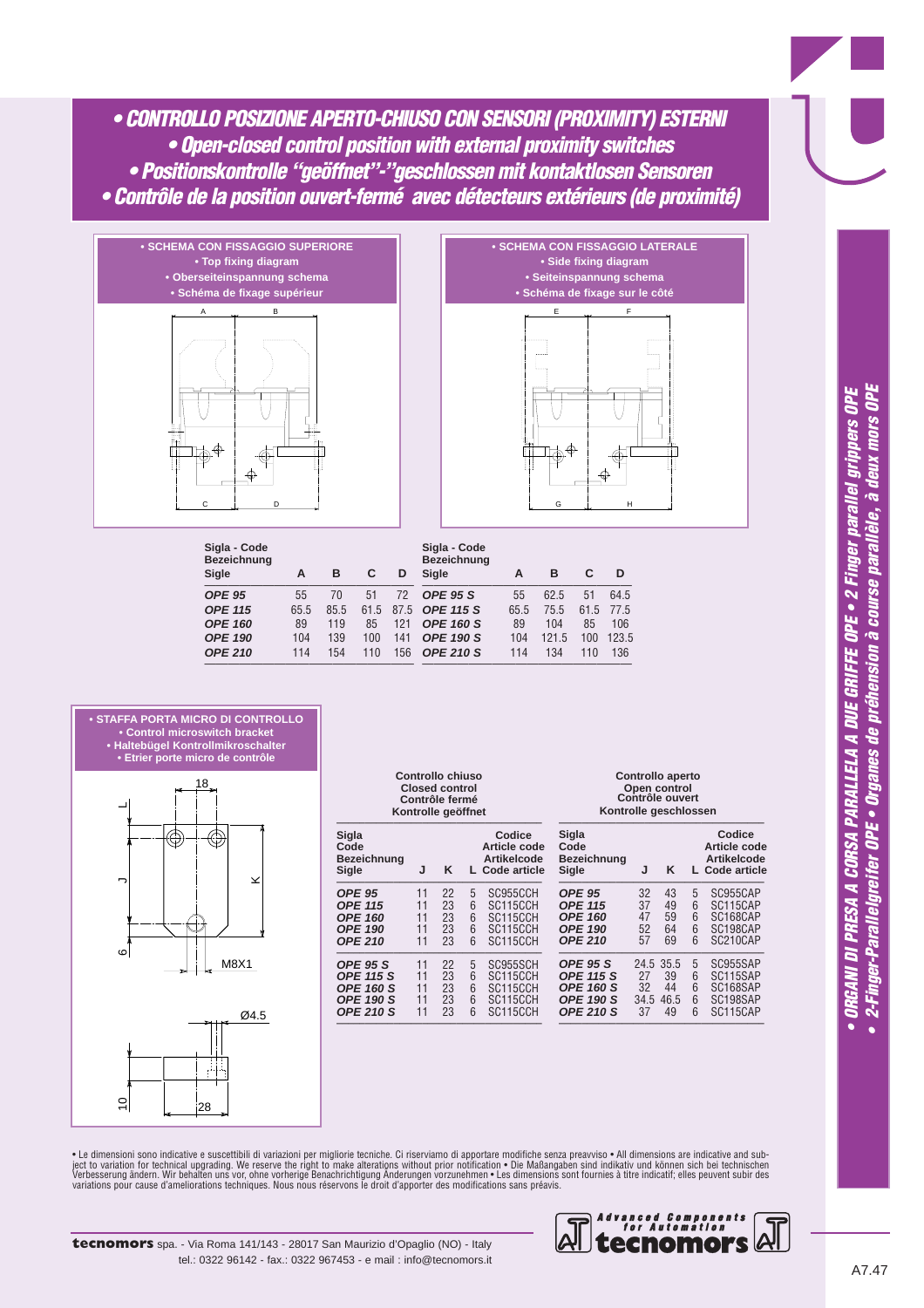*• CONTROLLO POSIZIONE APERTO-CHIUSO CON SENSORI (PROXIMITY) ESTERNI • Open-closed control position with external proximity switches • Positionskontrolle "geöffnet"-"geschlossen mit kontaktlosen Sensoren • Contrôle de la position ouvert-fermé avec détecteurs extérieurs (de proximité)*





| Sigla - Code<br><b>Bezeichnung</b><br>Sigle | A    | в     | C    | D     | Sigla - Code<br><b>Bezeichnung</b><br>Sigle | A     | в     | C     | D     |
|---------------------------------------------|------|-------|------|-------|---------------------------------------------|-------|-------|-------|-------|
| <b>OPE 60-3</b>                             | 39   | 44    | 35   | 46    | OPE 60-3 S                                  | 39    | 41.5  | 35    | 43.5  |
| OPE 65-3                                    | 43.5 | 51    | 39.5 | 53    | OPE 65-3 S                                  | 43.5  | 47.25 | 39.5  | 49.25 |
| <b>OPE 80-3</b>                             | 50.5 | 60.5  | 46.5 | 62.5  | <b>OPE 80-3 S</b>                           | 50.5  | 55.5  | 46.5  | 57.5  |
| <b>OPE 90-3</b>                             | 55   | 67    | 51   | 69    | <b>OPE 90-3 S</b>                           | 55    | 61    | 51    | 63    |
| OPE 105-3                                   | 62   | 77    | 58   | 79    | OPE 105-3 S                                 | 62    | 69.5  | 58    | 71.5  |
| <b>OPE 110-3</b>                            | 65.5 | 75.5  | 61.5 | 77.5  | OPE 110-3 S                                 | 65.5  | 70.5  | 61.5  | 72.5  |
| OPE 125-3                                   | 73   | 93    | 69   | 95    | OPE 125-3 S                                 | 73    | 83    | 69    | 85    |
| OPE 175-3                                   | 97.5 | 127.5 | 93.5 | 129.5 | OPE 175-3 S                                 | 97.5  | 112.5 | 93.5  | 114.5 |
| OPE 205-3                                   | 1135 | 148.5 |      |       | 109.5 150.5 OPE 205-3 S                     | 113.5 | 131.5 | 109.5 | 133   |





っ

 $\circ$ 

|                                              |      |      | Controllo chiuso<br><b>Closed control</b><br>Contrôle fermé<br>Kontrolle geöffnet | Controllo aperto<br>Open control<br>Contrôle ouvert<br>Kontrolle geschlossen |       |                                                                    |  |  |  |
|----------------------------------------------|------|------|-----------------------------------------------------------------------------------|------------------------------------------------------------------------------|-------|--------------------------------------------------------------------|--|--|--|
| Sigla<br>Code<br><b>Bezeichnung</b><br>Sigle | J    | K    | Codice<br>Aricle code<br><b>Artikelkode</b><br>Code article                       | J                                                                            | K     | Codice<br>Aricle code<br><b>Artikelkode</b><br><b>Code article</b> |  |  |  |
| OPE 60-3                                     | 10.5 | 16.5 | SC603CCH                                                                          | 21.5                                                                         | 27.5  | SC603CAP                                                           |  |  |  |
| OPE 65-3                                     | 10   | 16   | SC654CCH                                                                          | 23.5                                                                         | 29.5  | SC654CAP                                                           |  |  |  |
| <b>OPE 80-3</b>                              | 9.5  | 15.5 | SC843CCH                                                                          | 25.5                                                                         | 31.5  | SC843CAP                                                           |  |  |  |
| OPE 90-3                                     | 9    | 15   | SC945CCH                                                                          | 27                                                                           | 33    | SC945CAP                                                           |  |  |  |
| OPE 105-3                                    | 8.5  | 14.5 | SC105CCH                                                                          | 29.5                                                                         | 35.5  | SC105CAP                                                           |  |  |  |
| OPE 110-3                                    | 8.5  | 14.5 | SC105CCH                                                                          | 24.5                                                                         | 30.5  | SC110CAP                                                           |  |  |  |
| OPE 125-3                                    | 8    | 14   | SC603CCH                                                                          | 34                                                                           | 40    | SC127CAP                                                           |  |  |  |
| OPE 175-3                                    | 8    | 14   | SC603CCH                                                                          | 44                                                                           | 50    | SC175CAP                                                           |  |  |  |
| OPE 205-3                                    | 7.5  | 13.5 | SC205CCH                                                                          | 48.5                                                                         | 54.5  | SC205CAP                                                           |  |  |  |
| OPE 60-3 S                                   | 10.5 | 16.5 | SC603CCH                                                                          | 19                                                                           | 25    | SC603SAP                                                           |  |  |  |
| <b>OPE 65-3 S</b>                            | 10   | 16   | SC654CCH                                                                          | 19.75                                                                        | 25.75 | SC654SAP                                                           |  |  |  |
| <b>OPE 80-3 S</b>                            | 9.5  | 15.5 | SC843CCH                                                                          | 20.5                                                                         | 26.5  | SC843SAP                                                           |  |  |  |
| <b>OPE 90-3 S</b>                            | 9    | 15   | SC945CCH                                                                          | 21                                                                           | 27    | SC945SAP                                                           |  |  |  |
| OPE 105-3 S                                  | 8.5  | 14.5 | SC105CCH                                                                          | 22                                                                           | 28    | SC105SAP                                                           |  |  |  |
| OPE 110-3 S                                  | 8.5  | 14.5 | SC105CCH                                                                          | 19.5                                                                         | 25.5  | SC110SAP                                                           |  |  |  |
| OPE 125-3 S                                  | 8    | 14   | SC603CCH                                                                          | 24                                                                           | 30    | SC127SAP                                                           |  |  |  |
| OPE 175-3 S                                  | 8    | 14   | SC603CCH                                                                          | 29                                                                           | 35    | SC175SAP                                                           |  |  |  |
| OPE 205-3 S                                  | 7.5  | 13.5 | SC205CCH                                                                          | 31                                                                           | 37    | SC704CAP                                                           |  |  |  |

• Le dimensioni sono indicative e suscettibili di variazioni per migliorie tecniche. Ci riserviamo di apportare modifiche senza preavviso • All dimensions are indicative and sub-<br>ject to variation for technical upgrading.

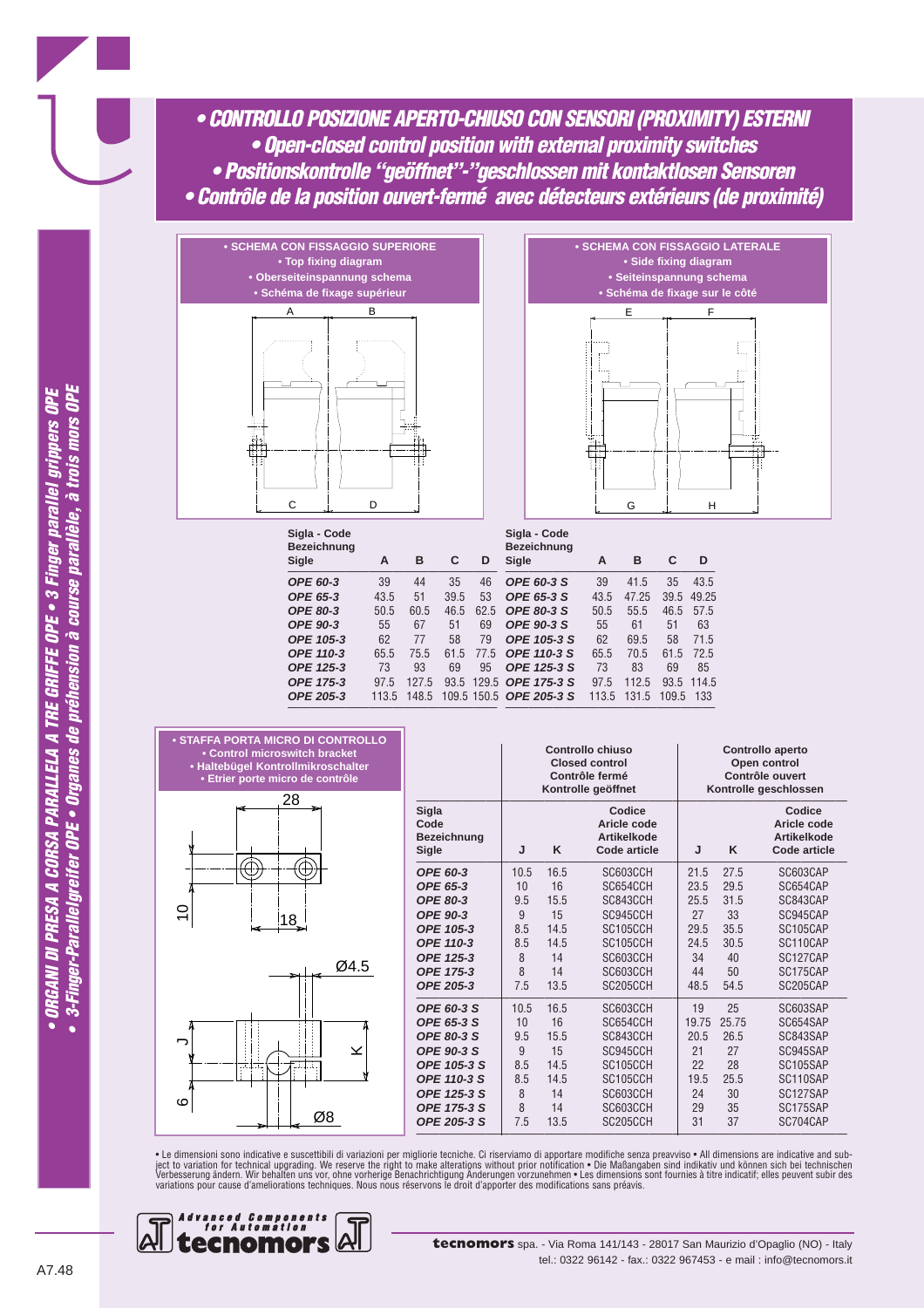# *• DISPOSITIVO DI SICUREZZA CON MOLLA*

- *Safety device with spring • Sicherrheits-vorrichtung mit Feder*
- 
- *Dispositif de sécurité avec ressort*



| <b>SIGLA</b>      | A  | B  | Forza reale di<br>chiusura per griffa<br>con sola molla - N | Forza totale reale di<br>chiusura per griffa a<br>6 bar - N (a pinza chiusa) | Peso<br>Kq | Press.<br>min.<br>bar | Press.<br>max.<br>bar | <b>CODICE</b> |
|-------------------|----|----|-------------------------------------------------------------|------------------------------------------------------------------------------|------------|-----------------------|-----------------------|---------------|
| OPE 50 CM         | 18 | 12 | $9 - 19$                                                    | 64                                                                           | 0.26       | 3                     | 10                    | OE770NRE      |
| OPE 60 CM         | 22 | 15 | $15 - 29$                                                   | 92                                                                           | 0.44       | 3                     | 10                    | OE771NBE      |
| <b>OPE 70 CM</b>  | 22 | 15 | $15 - 34$                                                   | 92                                                                           | 0.51       | 3                     | 10                    | OE772NCE      |
| OPE 80 CM         | 28 | 18 | $26 - 52$                                                   | 137                                                                          | 0.62       | 3.5                   | 10                    | OE773NDE      |
| OPE 95 CM         | 32 | 22 | $34 - 74$                                                   | 184                                                                          | 1.05       | 4                     | 10                    | OE774NEE      |
| <b>OPE 100 CM</b> | 55 | 22 | $133 - 201$                                                 | 777                                                                          | 2.1        | 3                     | 10                    | OE779MLE      |
| <b>OPE 115 CM</b> | 42 | 25 | $53 - 88$                                                   | 307                                                                          | C          | 3                     | 10                    | OE775NFE      |
| <b>OPE 160 CM</b> | 55 | 26 | $80 - 210$                                                  | 594                                                                          | 3.85       | 3.5                   | 10                    | OE776MGE      |
| <b>OPE 190 CM</b> | 65 | 35 | $111 - 300$                                                 | 735                                                                          | 7.1        | 4                     | 10                    | OE777NHE      |
| <b>OPE 210 CM</b> | 74 | 40 | 130 - 242                                                   | 976                                                                          | 11.1       | 3                     | 10                    | OE778NIE      |

| <b>CODE</b>       | A  | B  | True clamping<br>force per jaw only<br>with spring - N | Total true clamping<br>force per jaw to 6 bar<br>N (with closed gripper) | Weight<br>Kq | Min<br>pressure<br>bar | <b>Max</b><br>pressure<br>bar | <b>ARTICLE</b><br><b>CODE</b> |
|-------------------|----|----|--------------------------------------------------------|--------------------------------------------------------------------------|--------------|------------------------|-------------------------------|-------------------------------|
| OPE 50 CM         | 18 | 12 | $9 - 19$                                               | 64                                                                       | 0.26         | 3                      | 10                            | OE770NRE                      |
| OPE 60 CM         | 22 | 15 | $15 - 29$                                              | 92                                                                       | 0.44         | 3                      | 10                            | OE771NBE                      |
| OPE 70 CM         | 22 | 15 | $15 - 34$                                              | 92                                                                       | 0.51         | 3                      | 10                            | OE772NCE                      |
| OPE 80 CM         | 28 | 18 | $26 - 52$                                              | 137                                                                      | 0.62         | 3.5                    | 10                            | OE773NDE                      |
| OPE 95 CM         | 32 | 22 | $34 - 74$                                              | 184                                                                      | 1.05         | 4                      | 10                            | OE774NEE                      |
| <b>OPE 100 CM</b> | 55 | 22 | 133 - 201                                              | 777                                                                      | 2.1          | 3                      | 10                            | OE779MLE                      |
| <b>OPE 115 CM</b> | 42 | 25 | $53 - 88$                                              | 307                                                                      | C            | 3                      | 10                            | OE775NFE                      |
| <b>OPE 160 CM</b> | 55 | 26 | $80 - 210$                                             | 594                                                                      | 3.85         | 3.5                    | 10                            | OE776MGE                      |
| <b>OPE 190 CM</b> | 65 | 35 | $111 - 300$                                            | 735                                                                      | 7.1          | 4                      | 10                            | OE777NHE                      |
| <b>OPE 210 CM</b> | 74 | 40 | 130 - 242                                              | 976                                                                      | 11.1         | 3                      | 10                            | OE778NIE                      |

| <b>BEZEICHNUNG</b>                                                                                                                                                            | A                                                        | B                                                        | <b>Reele Schliesskraf</b><br>pro Backe nur mit<br>Feder - N                                                                        | Reele Gesamtschliesskraf   Gewicht<br>pro Backe (mit geschosse-<br>nem Greifer 6 bar - N | Kq                                                                      | Min<br><b>Druck</b><br>bar | <b>Max</b><br><b>Druck</b><br>bar                        | <b>ARTIKEL</b><br><b>CODE</b>                                                                                        |
|-------------------------------------------------------------------------------------------------------------------------------------------------------------------------------|----------------------------------------------------------|----------------------------------------------------------|------------------------------------------------------------------------------------------------------------------------------------|------------------------------------------------------------------------------------------|-------------------------------------------------------------------------|----------------------------|----------------------------------------------------------|----------------------------------------------------------------------------------------------------------------------|
| OPE 50 CM<br>OPE 60 CM<br><b>OPE 70 CM</b><br>OPE 80 CM<br>OPE 95 CM<br><b>OPE 100 CM</b><br><b>OPE 115 CM</b><br><b>OPE 160 CM</b><br><b>OPE 190 CM</b><br><b>OPE 210 CM</b> | 18<br>22<br>22<br>28<br>32<br>55<br>42<br>55<br>65<br>74 | 12<br>15<br>15<br>18<br>22<br>22<br>25<br>26<br>35<br>40 | $9 - 19$<br>$15 - 29$<br>$15 - 34$<br>$26 - 52$<br>$34 - 74$<br>$133 - 201$<br>$53 - 88$<br>$80 - 210$<br>$111 - 300$<br>130 - 242 | 64<br>92<br>92<br>137<br>184<br>777<br>307<br>594<br>735<br>976                          | 0.26<br>0.44<br>0.51<br>0.62<br>1.05<br>2.1<br>C<br>3.85<br>7.1<br>11.1 | 3<br>3.5<br>3.5<br>3       | 10<br>10<br>10<br>10<br>10<br>10<br>10<br>10<br>10<br>10 | OE770NRE<br>OE771NBE<br>OE772NCE<br>OE773NDE<br>OE774NEE<br>OE779MLE<br>OE775NFE<br>OE776MGE<br>OE777NHE<br>OE778NIE |

| <b>SIGLE</b>      | A  | B  | Force réelle en ferme-<br>ture par griffe seule-<br>ment avec ressort - N | Totale force réelle en<br>fermeture par griffe 6 bar<br>N (avec la pince fermée) | <b>Poids</b><br>Kq | <b>Min</b><br>press.<br>bar | <b>Max</b><br>press.<br>bar | <b>CODE</b><br><b>ARTICLE</b> |
|-------------------|----|----|---------------------------------------------------------------------------|----------------------------------------------------------------------------------|--------------------|-----------------------------|-----------------------------|-------------------------------|
| <b>OPE 50 CM</b>  | 18 | 12 | $9 - 19$                                                                  | 64                                                                               | 0.26               | 3                           | 10                          | OE770NRE                      |
| OPE 60 CM         | 22 | 15 | $15 - 29$                                                                 | 92                                                                               | 0.44               |                             | 10                          | OE771NBE                      |
| <b>OPE 70 CM</b>  | 22 | 15 | $15 - 34$                                                                 | 92                                                                               | 0.51               |                             | 10                          | OE772NCE                      |
| <b>OPE 80 CM</b>  | 28 | 18 | $26 - 52$                                                                 | 137                                                                              | 0.62               | 3.5                         | 10                          | OE773NDE                      |
| OPE 95 CM         | 32 | 22 | $34 - 74$                                                                 | 184                                                                              | 1.05               | 4                           | 10                          | OE774NEE                      |
| <b>OPE 100 CM</b> | 55 | 22 | 133 - 201                                                                 | 777                                                                              | 2.1                |                             | 10                          | OE779MLE                      |
| <b>OPE 115 CM</b> | 42 | 25 | $53 - 88$                                                                 | 307                                                                              | $\mathfrak{p}$     | $\Omega$                    | 10                          | OE775NFE                      |
| <b>OPE 160 CM</b> | 55 | 26 | $80 - 210$                                                                | 594                                                                              | 3.85               | 3.5                         | 10                          | OE776MGE                      |
| <b>OPE 190 CM</b> | 65 | 35 | $111 - 300$                                                               | 735                                                                              | 7.1                | 4                           | 10                          | OE777NHE                      |
| <b>OPE 210 CM</b> | 74 | 40 | 130 - 242                                                                 | 976                                                                              | 11.1               | 3                           | 10                          | OE778NIE                      |

**Nota:** versione con molla in chiusura, su richiesta fornibile con molla in apertura

**Note:** type with spring in clamping, on request available with spring in opening

**Anmerkung:** Typ mit Feder in Geöfnung, nach Frage mit Feder in Öffnung

**Note:** type avec ressort en fermeture, sur demande ou peut le fournir avec ressort en ouverture

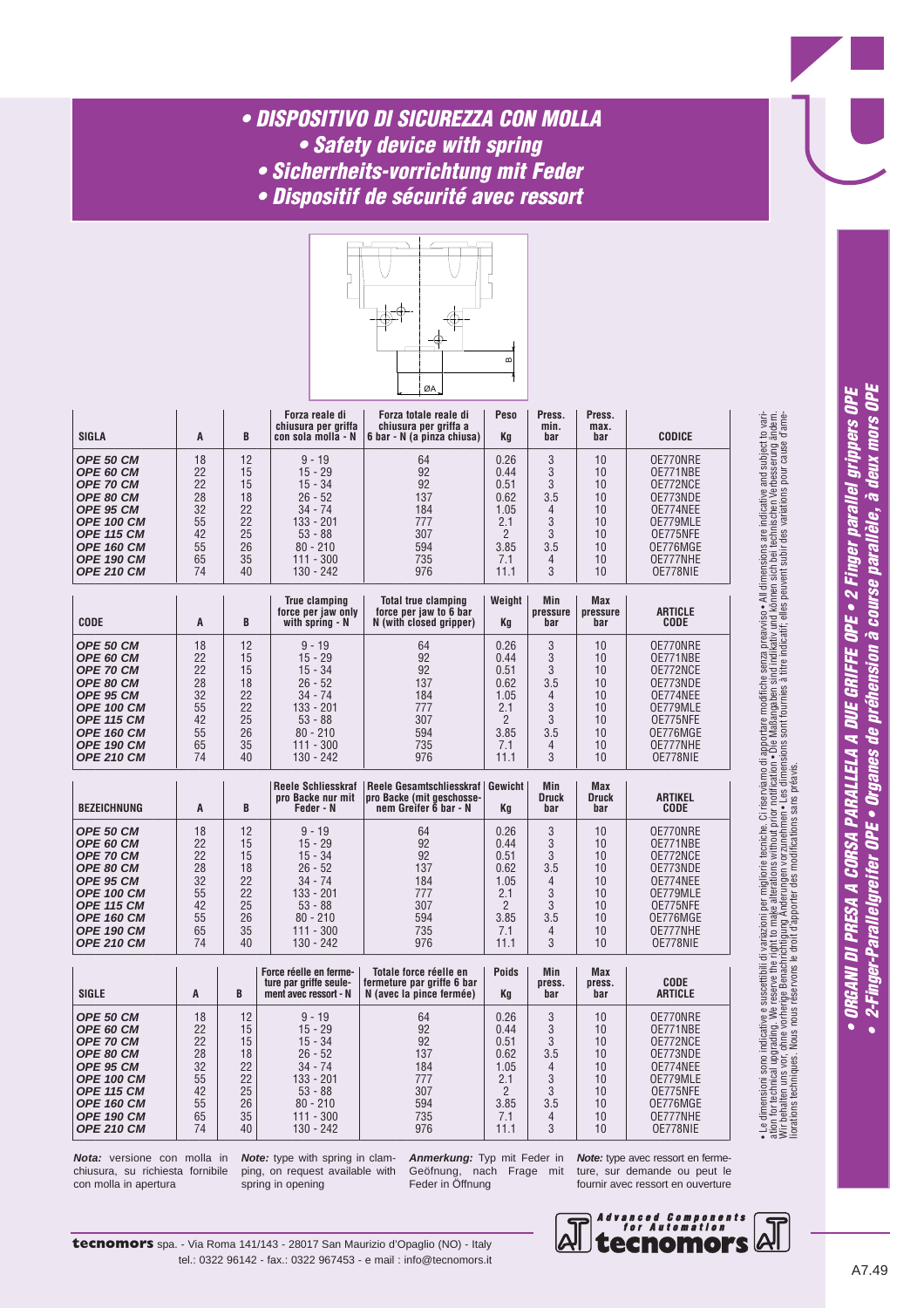### *• DISPOSITIVO DI SICUREZZA CON MOLLA • Safety device with spring*

- *Sicherrheits-vorrichtung mit Feder*
- 
- *Dispositif de sécurité avec ressort*



| <b>SIGLA</b>                                                                                                                                                | A                                                        | B                                                        | Forza reale di<br>chiusura per griffa<br>con sola molla - N                                                                                | Forza totale reale di<br>chiusura per griffa a<br>6 bar - N (a pinza chiusa)                                           | Peso<br>Κa                                                                           | Press.<br>min.<br>bar                                           | Press.<br>max.<br>bar                                    | <b>CODICE</b>                                                                                                        |
|-------------------------------------------------------------------------------------------------------------------------------------------------------------|----------------------------------------------------------|----------------------------------------------------------|--------------------------------------------------------------------------------------------------------------------------------------------|------------------------------------------------------------------------------------------------------------------------|--------------------------------------------------------------------------------------|-----------------------------------------------------------------|----------------------------------------------------------|----------------------------------------------------------------------------------------------------------------------|
| OPE 50 SCM<br>OPE 60 SCM<br>OPE 70 SCM<br>OPE 80 SCM<br>OPE 95 SCM<br><b>OPE 100 SCM</b><br>OPE 115 SCM<br>OPE 160 SCM<br>OPE 190 SCM<br><b>OPE 210 SCM</b> | 18<br>22<br>22<br>28<br>32<br>55<br>42<br>55<br>65<br>74 | 12<br>15<br>15<br>18<br>22<br>22<br>25<br>26<br>35<br>40 | $15 - 31$<br>$29 - 57$<br>$29 - 66$<br>$51 - 101$<br>$66 - 147$<br>$260 - 395$<br>$105 - 174$<br>$156 - 411$<br>$218 - 588$<br>255 - 474   | 105<br>0.26<br>182<br>182<br>0.51<br>268<br>0.62<br>361<br>1.05<br>1524<br>602<br>1167<br>3.85<br>1442<br>1915<br>11.1 |                                                                                      | 3<br>3<br>3<br>3.5<br>$\overline{4}$<br>3<br>3<br>3.5<br>4<br>3 | 10<br>10<br>10<br>10<br>10<br>10<br>10<br>10<br>10<br>10 | OE970NRS<br>OE971NBS<br>OE972NCS<br>OE973NDS<br>OE974NES<br>OE979MLS<br>OE975NFS<br>OE976MGS<br>OE977NHS<br>OE978NIS |
| <b>CODE</b>                                                                                                                                                 | A                                                        | B                                                        | <b>True clamping</b><br>force per jaw only<br>with spring - N                                                                              | <b>Total true clamping</b><br>force per jaw to 6 bar<br>N (with closed gripper)                                        | Weight<br>Κa                                                                         | Min<br>pressure<br>bar                                          | <b>Max</b><br>pressure<br>bar                            | <b>ARTICLE</b><br><b>CODE</b>                                                                                        |
| OPE 50 SCM<br>OPE 60 SCM<br><b>OPE 70 SCM</b><br>OPE 80 SCM<br>OPE 95 SCM<br>OPE 100 SCM<br>OPE 115 SCM<br>OPE 160 SCM<br>OPE 190 SCM<br>OPE 210 SCM        | 18<br>22<br>22<br>28<br>32<br>55<br>42<br>55<br>65<br>74 | 12<br>15<br>15<br>18<br>22<br>22<br>25<br>26<br>35<br>40 | $15 - 31$<br>$29 - 57$<br>$29 - 66$<br>$51 - 101$<br>$66 - 147$<br>$260 - 395$<br>$105 - 174$<br>$156 - 411$<br>$218 - 588$<br>$255 - 474$ | 105<br>182<br>182<br>268<br>361<br>1524<br>602<br>1167<br>1442<br>1915                                                 | 0.26<br>0.44<br>0.51<br>0.62<br>1.05<br>2.1<br>$\overline{2}$<br>3.85<br>7.1<br>11.1 | 3<br>3<br>3<br>3.5<br>4<br>3<br>3<br>3.5<br>$\overline{4}$<br>3 | 10<br>10<br>10<br>10<br>10<br>10<br>10<br>10<br>10<br>10 | OE970NRS<br>OE971NBS<br>OE972NCS<br>OE973NDS<br>OE974NES<br>OE979MLS<br>OE975NFS<br>OE976MGS<br>OE977NHS<br>OE978NIS |
| <b>BEZEICHNUNG</b>                                                                                                                                          | A                                                        | B                                                        | <b>Reele Schliesskraf</b><br>pro Backe nur mit<br>Feder - N                                                                                | Reele Gesamtschliesskraf   Gewicht<br>pro Backe (mit geschosse-<br>nem Greifer 6 bar - N                               | Kq                                                                                   | Min<br><b>Druck</b><br>bar                                      | <b>Max</b><br><b>Druck</b><br>bar                        | <b>ARTIKEL</b><br>CODE                                                                                               |
| OPE 50 SCM<br>OPE 60 SCM<br>OPE 70 SCM<br><b>OPE 80 SCM</b><br>OPE 95 SCM<br>OPE 100 SCM<br>OPE 115 SCM<br>OPE 160 SCM<br>OPE 190 SCM<br>OPE 210 SCM        | 18<br>22<br>22<br>28<br>32<br>55<br>42<br>55<br>65<br>74 | 12<br>15<br>15<br>18<br>22<br>22<br>25<br>26<br>35<br>40 | $15 - 31$<br>$29 - 57$<br>$29 - 66$<br>$51 - 101$<br>$66 - 147$<br>$260 - 395$<br>$105 - 174$<br>$156 - 411$<br>$218 - 588$<br>$255 - 474$ | 105<br>182<br>182<br>268<br>361<br>1524<br>602<br>1167<br>1442<br>1915                                                 | 0.26<br>0.44<br>0.51<br>0.62<br>1.05<br>2.1<br>$\overline{2}$<br>3.85<br>7.1<br>11.1 | 3<br>3<br>3<br>3.5<br>$\overline{4}$<br>3<br>3<br>3.5<br>4<br>3 | 10<br>10<br>10<br>10<br>10<br>10<br>10<br>10<br>10<br>10 | OE970NRS<br>OE971NBS<br>OE972NCS<br>OE973NDS<br>OE974NES<br>OE979MLS<br>OE975NFS<br>OE976MGS<br>OE977NHS<br>OE978NIS |
|                                                                                                                                                             |                                                          |                                                          | Force réelle en ferme-                                                                                                                     | Totale force réelle en                                                                                                 | <b>Poids</b>                                                                         | Min                                                             | <b>Max</b>                                               |                                                                                                                      |

| <b>SIGLE</b>      | A  | B  | Force réelle en ferme-<br>ture par griffe seule-<br>ment avec ressort - N | Totale force réelle en<br>fermeture par griffe 6 bar<br>N (avec la pince fermée) | <b>Poids</b><br>Kq | <b>Min</b><br>press.<br>bar | <b>Max</b><br>press.<br>bar | <b>CODE</b><br><b>ARTICLE</b> |
|-------------------|----|----|---------------------------------------------------------------------------|----------------------------------------------------------------------------------|--------------------|-----------------------------|-----------------------------|-------------------------------|
| <b>OPE 50 SCM</b> | 18 | 12 | $15 - 31$                                                                 | 105                                                                              | 0.26               | 3                           | 10                          | OE970NRS                      |
| OPE 60 SCM        | 22 | 15 | $29 - 57$                                                                 | 182                                                                              | 0.44               | 3                           | 10                          | OE971NBS                      |
| <b>OPE 70 SCM</b> | 22 | 15 | $29 - 66$                                                                 | 182                                                                              | 0.51               | 3                           | 10                          | OE972NCS                      |
| OPE 80 SCM        | 28 | 18 | $51 - 101$                                                                | 268                                                                              | 0.62               | 3.5                         | 10                          | OE973NDS                      |
| OPE 95 SCM        | 32 | 22 | $66 - 147$                                                                | 361                                                                              | 1.05               | $\overline{4}$              | 10                          | OE974NES                      |
| OPE 100 SCM       | 55 | 22 | $260 - 395$                                                               | 1524                                                                             | 2.1                | 3                           | 10                          | OE979MLS                      |
| OPE 115 SCM       | 42 | 25 | $105 - 174$                                                               | 602                                                                              | C                  | 3                           | 10                          | OE975NFS                      |
| OPE 160 SCM       | 55 | 26 | 156 - 411                                                                 | 1167                                                                             | 3.85               | 3.5                         | 10                          | OE976MGS                      |
| OPE 190 SCM       | 65 | 35 | $218 - 588$                                                               | 1442                                                                             | 7.1                | $\overline{4}$              | 10                          | OE977NHS                      |
| OPE 210 SCM       | 74 | 40 | $255 - 474$                                                               | 1915                                                                             | 11.1               | 3                           | 10                          | OE978NIS                      |

**Nota:** versione con molla in chiusura, su richiesta fornibile con molla in apertura

**Note:** type with spring in clamping, on request available with spring in opening

**Anmerkung:** Typ mit Feder in Geöfnung, nach Frage mit Feder in Öffnung

**Note:** type avec ressort en fermeture, sur demande ou peut le fournir avec ressort en ouverture



2-Finger-Parallelgreifer OPE • Organes de préhension à course parallèle, à deux mors OPE • ORGANI DI PRESA A CORSA PARALLELA A DUE GRIFFE OPE • 2 Finger parallel grippers OPE

 $\bullet$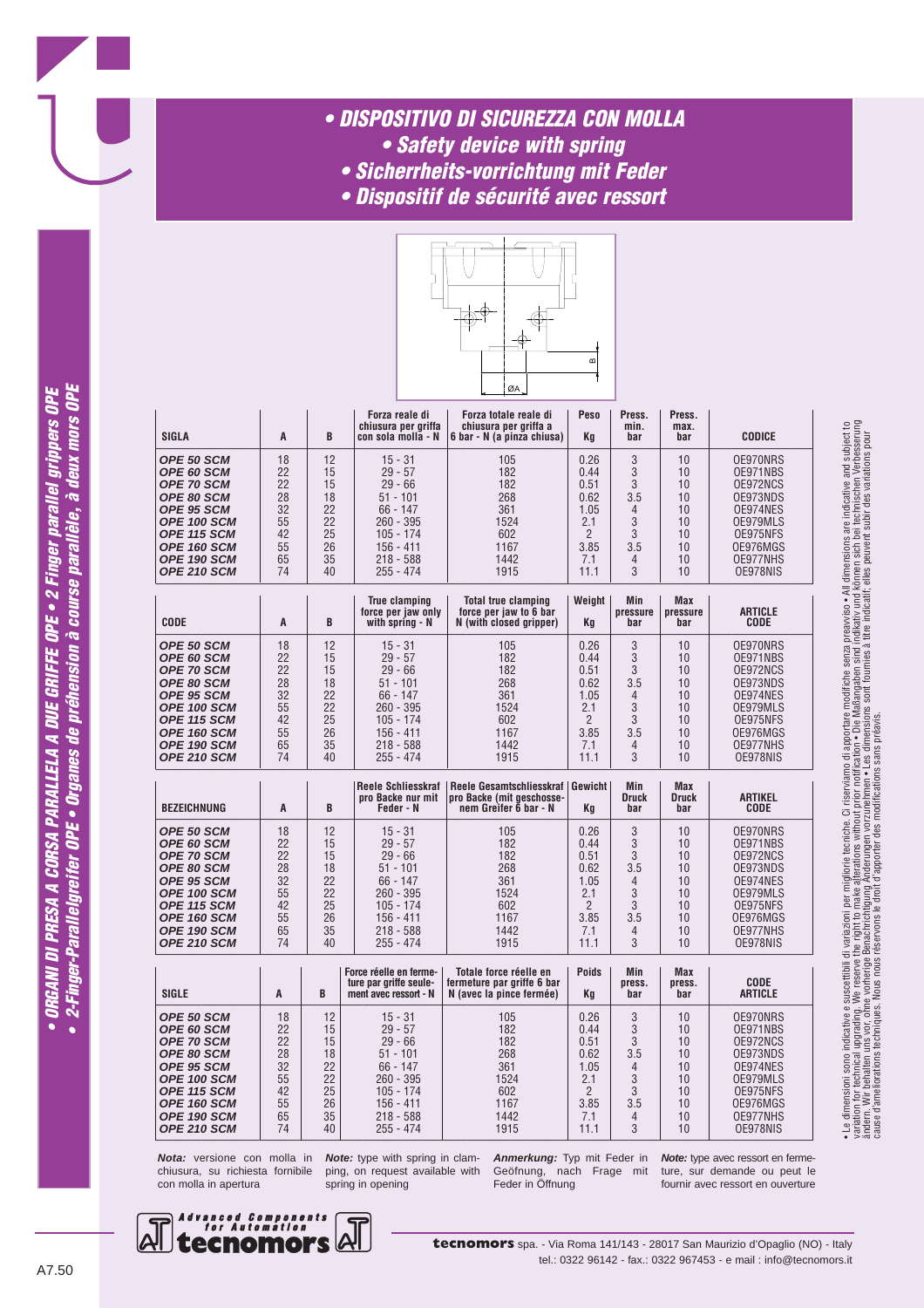## *• DISPOSITIVO DI SICUREZZA CON MOLLA*

- *Safety device with spring*
- *Sicherrheits-vorrichtung mit Feder*
- *Dispositif de sécurité avec ressort*



| <b>SIGLA</b>        | A  | B    | Forza reale di<br>chiusura per griffa<br>con sola molla - N | Forza totale reale di<br>chiusura per griffa a<br>6 bar - N (a pinza chiusa) | Peso<br>Kq | Press.<br>min.<br>bar | Press.<br>max.<br>bar | <b>CODICE</b> |
|---------------------|----|------|-------------------------------------------------------------|------------------------------------------------------------------------------|------------|-----------------------|-----------------------|---------------|
| OPE 60-3 CM         | 30 | 14   | $15 - 19$                                                   | 96                                                                           | 0.67       |                       | 10                    | OE870NRE      |
| OPE 65-3 CM         | 35 | 16.5 | $20 - 30$                                                   | 147                                                                          | 0.78       |                       | 10                    | OE871NBE      |
| OPE 80-3 CM         | 35 | 16.5 | $17 - 30$                                                   | 144                                                                          | 1.03       |                       | 10                    | OE872NCE      |
| OPE 90-3 CM         | 40 | 21   | $31 - 52$                                                   | 186                                                                          | 1.35       |                       | 10                    | OE873NDE      |
| OPE 105-3 CM        | 45 | 22   | $42 - 76$                                                   | 237                                                                          | 2.17       | 3.5                   | 10                    | OE874NEE      |
| <b>OPE 110-3 CM</b> | 55 | 25   | $68 - 110$                                                  | 383                                                                          |            |                       | 10                    | OE879NLE      |
| OPE 125-3 CM        | 65 | 29   | 78 - 182                                                    | 471                                                                          | 4          |                       | 10                    | OE875NFE      |
| <b>OPE 175-3 CM</b> | 75 | 37   | $81 - 180$                                                  | 589                                                                          | 6.9        |                       | 10                    | OE876NGE      |
| <b>OPE 205-3 CM</b> | 80 | 40   | $88 - 148$                                                  | 882                                                                          | 12.8       |                       | 10                    | OE877NHE      |

| <b>CODE</b>         | A  | B    | <b>True clamping</b><br>force per jaw only<br>with spring - N | <b>Total true clamping</b><br>force per jaw to 6 bar<br>N (with closed gripper) | Weight<br>Kq | Min<br>pressure<br>bar | Max<br>pressure<br>bar | <b>ARTICLE</b><br><b>CODE</b> |
|---------------------|----|------|---------------------------------------------------------------|---------------------------------------------------------------------------------|--------------|------------------------|------------------------|-------------------------------|
| <b>OPE 60-3 CM</b>  | 30 | 14   | $15 - 19$                                                     | 96                                                                              | 0.67         | 3                      | 10                     | OE870NRE                      |
| <b>OPE 65-3 CM</b>  | 35 | 16.5 | $20 - 30$                                                     | 147                                                                             | 0.78         | 3                      | 10                     | OE871NBE                      |
| <b>OPE 80-3 CM</b>  | 35 | 16.5 | $17 - 30$                                                     | 144                                                                             | .03          |                        | 10                     | OE872NCE                      |
| <b>OPE 90-3 CM</b>  | 40 | 21   | $31 - 52$                                                     | 186                                                                             | 1.35         | 3                      | 10                     | OE873NDE                      |
| <b>OPE 105-3 CM</b> | 45 | 22   | $42 - 76$                                                     | 237                                                                             | 2.17         | 3.5                    | 10                     | OE874NEE                      |
| <b>OPE 110-3 CM</b> | 55 | 25   | $68 - 110$                                                    | 383                                                                             | o            | 3                      | 10                     | OE879NLE                      |
| <b>OPE 125-3 CM</b> | 65 | 29   | 78 - 182                                                      | 471                                                                             |              |                        | 10                     | OE875NFE                      |
| <b>OPE 175-3 CM</b> | 75 | 37   | $81 - 180$                                                    | 589                                                                             | 6.9          | 3                      | 10                     | OE876NGE                      |
| <b>OPE 205-3 CM</b> | 80 | 40   | $88 - 148$                                                    | 882                                                                             | 12.8         | 3                      | 10                     | OE877NHE                      |

| <b>BEZEICHNUNG</b>  | A  | B    | <b>Reele Schliesskraf</b><br>pro Backe nur mit<br>Feder - N | Reele Gesamtschliesskraf   Gewicht<br><b>oro Backe (mit geschosse-</b><br>nem Greifer 6 bar - N | Ka   | Min<br><b>Druck</b><br>bar | <b>Max</b><br><b>Druck</b><br>bar | <b>ARTIKEL</b><br><b>CODE</b> |
|---------------------|----|------|-------------------------------------------------------------|-------------------------------------------------------------------------------------------------|------|----------------------------|-----------------------------------|-------------------------------|
| <b>OPE 60-3 CM</b>  | 30 | 14   | $15 - 19$                                                   | 96                                                                                              | 0.67 |                            | 10                                | OE870NRE                      |
| <b>OPE 65-3 CM</b>  | 35 | 16.5 | $20 - 30$                                                   | 147                                                                                             | 0.78 |                            | 10                                | OE871NBE                      |
| <b>OPE 80-3 CM</b>  | 35 | 16.5 | $17 - 30$                                                   | 144                                                                                             | 1.03 | 3                          | 10                                | OE872NCE                      |
| <b>OPE 90-3 CM</b>  | 40 | 21   | $31 - 52$                                                   | 186                                                                                             | 1.35 |                            | 10                                | OE873NDE                      |
| <b>OPE 105-3 CM</b> | 45 | 22   | $42 - 76$                                                   | 237                                                                                             | 2.17 | 3.5                        | 10                                | OE874NEE                      |
| <b>OPE 110-3 CM</b> | 55 | 25   | $68 - 110$                                                  | 383                                                                                             |      | 3                          | 10                                | OE879NLE                      |
| <b>OPE 125-3 CM</b> | 65 | 29   | 78 - 182                                                    | 471                                                                                             |      | 4                          | 10                                | OE875NFE                      |
| <b>OPE 175-3 CM</b> | 75 | 37   | $81 - 180$                                                  | 589                                                                                             | 6.9  | 3                          | 10                                | OE876NGE                      |
| <b>OPE 205-3 CM</b> | 80 | 40   | $88 - 148$                                                  | 882                                                                                             | 12.8 | 3                          | 10                                | OE877NHE                      |

| <b>SIGLE</b>       | A  | B     | Force réelle en ferme-<br>ture par griffe seule-<br>ment avec ressort - N | Totale force réelle en<br>fermeture par griffe 6 bar<br>N (avec la pince fermée) | <b>Poids</b><br>Kq | <b>Min</b><br>press.<br>bar | <b>Max</b><br>press.<br>bar | <b>CODE</b><br><b>ARTICLE</b> |
|--------------------|----|-------|---------------------------------------------------------------------------|----------------------------------------------------------------------------------|--------------------|-----------------------------|-----------------------------|-------------------------------|
| <b>OPE 60-3 CM</b> | 30 | 14    | $15 - 19$                                                                 | 96                                                                               | 0.67               |                             | 10                          | OE870NRE                      |
| OPE 65-3 CM        | 35 | 16.5  | $20 - 30$                                                                 | 147                                                                              | 0.78               |                             | 10                          | OE871NBE                      |
| <b>OPE 80-3 CM</b> | 35 | 16.51 | $17 - 30$                                                                 | 144                                                                              | 1.03               |                             | 10                          | OE872NCE                      |
| OPE 90-3 CM        | 40 | 21    | $31 - 52$                                                                 | 186                                                                              | 1.35               |                             | 10                          | OE873NDE                      |
| OPE 105-3 CM       | 45 | 22    | $42 - 76$                                                                 | 237                                                                              | 2.17               | 3.5                         | 10                          | OE874NEE                      |
| OPE 110-3 CM       | 55 | 25    | $68 - 110$                                                                | 383                                                                              |                    |                             | 10                          | OE879NLE                      |
| OPE 125-3 CM       | 65 | 29    | 78 - 182                                                                  | 471                                                                              | 4                  |                             | 10                          | OE875NFE                      |
| OPE 175-3 CM       | 75 | 37    | $81 - 180$                                                                | 589                                                                              | 6.9                |                             | 10                          | OE876NGE                      |
| OPE 205-3 CM       | 80 | 40    | $88 - 148$                                                                | 882                                                                              | 12.8               |                             | 10 <sup>°</sup>             | OE877NHE                      |

**Nota:** versione con molla in chiusura, su richiesta fornibile con molla in apertura

**Note:** type with spring in clamping, on request available with spring in opening

**Anmerkung:** Typ mit Feder in Geöfnung, nach Frage mit Feder in Öffnung

**Note:** type avec ressort en fermeture, sur demande ou peut le fournir avec ressort en ouverture



• Le dimensioni sono indicative e suscettibili di variazioni per migliorie tecniche. Ci riserviamo di apportare modifiche senza preavviso • All dimensions are indicative and subject to variation for technical upgrading. We reserve the right to make alterations without prior notification • Die Maßangaben sind indikativ und können sin bei technischen Verbesserung ändern.<br>Wir behalten uns vor, ohne vorherige Be

• Le dimensioni sono indicative e suscettbili di variazioni per migliorie tecniche. Ci riserviamo di apportare modifiche senza preavviso• All dimensions are indicative and subject to vari-<br>ation for technical upgrading. We

liorations techniques. Nous nous réservons le droit d'apporter des modifications sans préavis.

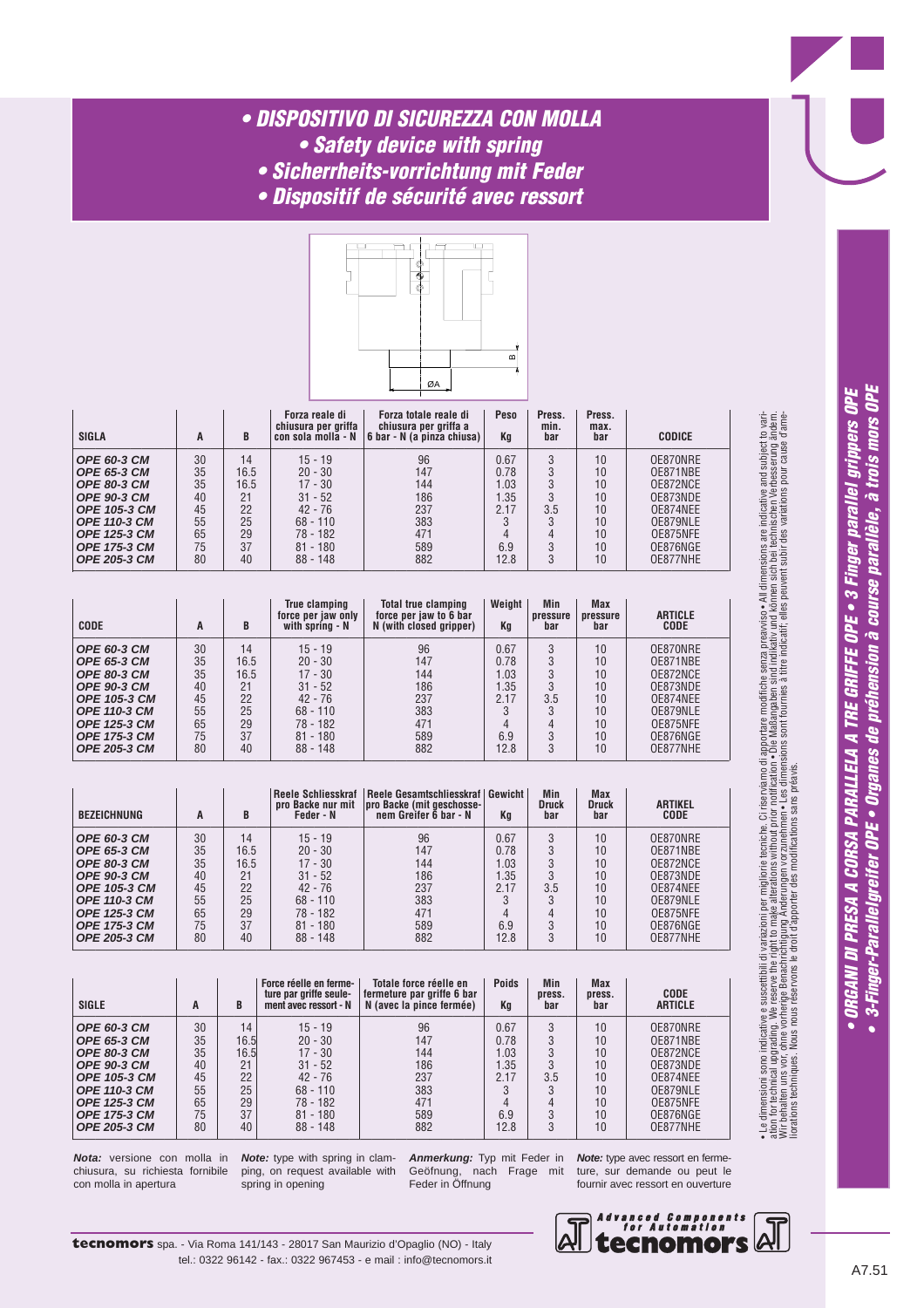### *• DISPOSITIVO DI SICUREZZA CON MOLLA • Safety device with spring*

- 
- *Sicherrheits-vorrichtung mit Feder*
- *Dispositif de sécurité avec ressort*



| <b>SIGLA</b>         | A  | B    | Forza reale di<br>chiusura per griffa<br>con sola molla - N | Forza totale reale di<br>chiusura per griffa a<br>6 bar - N (a pinza chiusa) | Peso<br>Κq | Press.<br>min.<br>bar | Press.<br>max.<br>bar | <b>CODICE</b> |
|----------------------|----|------|-------------------------------------------------------------|------------------------------------------------------------------------------|------------|-----------------------|-----------------------|---------------|
| OPE 60-3 SCM         | 30 | 14   | $25 - 31$                                                   | 158                                                                          | 0.57       | 3                     | 10                    | OE670NRS      |
| <b>OPE 65-3 SCM</b>  | 35 | 16.5 | $40 - 60$                                                   | 290                                                                          | 0.68       |                       | 10                    | OE671NBS      |
| OPE 80-3 SCM         | 35 | 16.5 | $34 - 60$                                                   | 283                                                                          | 0.93       |                       | 10                    | OE672NCS      |
| OPE 90-3 SCM         | 40 | 21   | $62 - 102$                                                  | 366                                                                          | .25        |                       | 10                    | OE673NDS      |
| <b>OPE 105-3 SCM</b> | 45 | 22   | $82 - 149$                                                  | 465                                                                          | .92        | 3.5                   | 10                    | OE674NES      |
| <b>OPE 110-3 SCM</b> | 55 | 25   | 135 - 217                                                   | 752                                                                          | 2.6        |                       | 10                    | OE679NLS      |
| <b>OPE 125-3 SCM</b> | 65 | 29   | $153 - 357$                                                 | 925                                                                          | 3.25       | 4                     | 10                    | OE675NFS      |
| <b>OPE 175-3 SCM</b> | 75 | 27   | $159 - 354$                                                 | 1156                                                                         | 6.4        |                       | 10                    | OE676NGS      |
| <b>OPE 205-3 SCM</b> | 80 | 40   | $173 - 290$                                                 | 1732                                                                         | 12.3       | 3                     | 10                    | OE677NHS      |

| <b>CODE</b>          | A  | B    | <b>True clamping</b><br>force per jaw only<br>with spring - N | <b>Total true clamping</b><br>force per jaw to 6 bar<br>N (with closed gripper) | Weight<br>Kq | <b>Min</b><br>pressure<br>bar | <b>Max</b><br>pressure<br>bar | <b>ARTICLE</b><br>CODE |
|----------------------|----|------|---------------------------------------------------------------|---------------------------------------------------------------------------------|--------------|-------------------------------|-------------------------------|------------------------|
| OPE 60-3 SCM         | 30 | 14   | $25 - 31$                                                     | 158                                                                             | 0.57         | 3                             | 10                            | OE670NRS               |
| <b>OPE 65-3 SCM</b>  | 35 | 16.5 | $40 - 60$                                                     | 290                                                                             | 0.68         | 3                             | 10                            | OE671NBS               |
| OPE 80-3 SCM         | 35 | 16.5 | $34 - 60$                                                     | 283                                                                             | 0.93         | 3                             | 10                            | OE672NCS               |
| OPE 90-3 SCM         | 40 | 21   | $62 - 102$                                                    | 366                                                                             | 1.25         | 3                             | 10                            | OE673NDS               |
| <b>OPE 105-3 SCM</b> | 45 | 22   | $82 - 149$                                                    | 465                                                                             | 1.92         | 3.5                           | 10                            | OE674NES               |
| <b>OPE 110-3 SCM</b> | 55 | 25   | 135 - 217                                                     | 752                                                                             | 2.6          | 3                             | 10                            | OE679NLS               |
| <b>OPE 125-3 SCM</b> | 65 | 29   | 153 - 357                                                     | 925                                                                             | 3.25         | 4                             | 10                            | OE675NFS               |
| <b>OPE 175-3 SCM</b> | 75 | 27   | 159 - 354                                                     | 1156                                                                            | 6.4          | 3                             | 10                            | OE676NGS               |
| <b>OPE 205-3 SCM</b> | 80 | 40   | 173 - 290                                                     | 1732                                                                            | 12.3         | 3                             | 10                            | OE677NHS               |

| <b>BEZEICHNUNG</b>                                                                                                                                                         | A                                            | B                                                | Reele Schliesskraf<br>pro Backe nur mit<br>Feder - N                                                         | Reele Gesamtschliesskraf   Gewicht  <br> pro Backe (mit geschosse-<br>nem Greifer 6 bar - N | Kq                                                         | Min<br><b>Druck</b><br>bar             | <b>Max</b><br><b>Druck</b><br>bar            | <b>ARTIKEL</b><br><b>CODE</b>                                                                |
|----------------------------------------------------------------------------------------------------------------------------------------------------------------------------|----------------------------------------------|--------------------------------------------------|--------------------------------------------------------------------------------------------------------------|---------------------------------------------------------------------------------------------|------------------------------------------------------------|----------------------------------------|----------------------------------------------|----------------------------------------------------------------------------------------------|
| OPE 60-3 SCM<br><b>OPE 65-3 SCM</b><br>OPE 80-3 SCM<br><b>OPE 90-3 SCM</b><br><b>OPE 105-3 SCM</b><br><b>OPE 110-3 SCM</b><br><b>OPE 125-3 SCM</b><br><b>OPE 175-3 SCM</b> | 30<br>35<br>35<br>40<br>45<br>55<br>65<br>75 | 14<br>16.5<br>16.5<br>21<br>22<br>25<br>29<br>27 | $25 - 31$<br>$40 - 60$<br>$34 - 60$<br>$62 - 102$<br>$82 - 149$<br>$135 - 217$<br>$153 - 357$<br>$159 - 354$ | 158<br>290<br>283<br>366<br>465<br>752<br>925<br>1156                                       | 0.57<br>0.68<br>0.93<br>1.25<br>l.92<br>2.6<br>3.25<br>6.4 | 3<br>3<br>3<br>3<br>3.5<br>3<br>4<br>3 | 10<br>10<br>10<br>10<br>10<br>10<br>10<br>10 | OE670NRS<br>OE671NBS<br>OE672NCS<br>OE673NDS<br>OE674NES<br>OE679NLS<br>OE675NFS<br>OE676NGS |
| <b>OPE 205-3 SCM</b>                                                                                                                                                       | 80                                           | 40                                               | $173 - 290$                                                                                                  | 1732                                                                                        | 12.3                                                       | 3                                      | 10                                           | OE677NHS                                                                                     |

| <b>SIGLE</b>         | A  | B    | Force réelle en ferme-<br>ture par griffe seule-<br>ment avec ressort - N | Totale force réelle en<br>fermeture par griffe 6 bar<br>N (avec la pince fermée) | <b>Poids</b><br>Κq | Min<br>press.<br>bar | <b>Max</b><br>press.<br>bar | CODE<br><b>ARTICLE</b> |
|----------------------|----|------|---------------------------------------------------------------------------|----------------------------------------------------------------------------------|--------------------|----------------------|-----------------------------|------------------------|
| OPE 60-3 SCM         | 30 | 14   | $25 - 31$                                                                 | 158                                                                              | 0.57               | 3                    | 10                          | OE670NRS               |
| <b>OPE 65-3 SCM</b>  | 35 | 16.5 | $40 - 60$                                                                 | 290                                                                              | 0.68               | 3                    | 10                          | OE671NBS               |
| OPE 80-3 SCM         | 35 | 16.5 | $34 - 60$                                                                 | 283                                                                              | 0.93               | 3                    | 10                          | OE672NCS               |
| <b>OPE 90-3 SCM</b>  | 40 | 21   | $62 - 102$                                                                | 366                                                                              | 1.25               | 3                    | 10                          | OE673NDS               |
| <b>OPE 105-3 SCM</b> | 45 | 22   | $82 - 149$                                                                | 465                                                                              | .92                | 3.5                  | 10                          | OE674NES               |
| <b>OPE 110-3 SCM</b> | 55 | 25   | 135 - 217                                                                 | 752                                                                              | 2.6                | 3                    | 10                          | OE679NLS               |
| <b>OPE 125-3 SCM</b> | 65 | 29   | 153 - 357                                                                 | 925                                                                              | 3.25               | 4                    | 10                          | OE675NFS               |
| <b>OPE 175-3 SCM</b> | 75 | 27   | 159 - 354                                                                 | 1156                                                                             | 6.4                | 3                    | 10                          | OE676NGS               |
| <b>OPE 205-3 SCM</b> | 80 | 40   | 173 - 290                                                                 | 1732                                                                             | 12.3               | 3                    | 10                          | OE677NHS               |

**Nota:** versione con molla in chiusura, su richiesta fornibile con molla in apertura

**Note:** type with spring in clamping, on request available with spring in opening

**Anmerkung:** Typ mit Feder in Geöfnung, nach Frage mit Feder in Öffnung

**Note:** type avec ressort en fermeture, sur demande ou peut le fournir avec ressort en ouverture

• Le dimensioni sono indicative e suscettibili di variazioni per migliorie tecniche. Ci riserviamo di apportare modifiche senza preavviso • All dimensions are indicative and subject to variation for technical upgrading. We reserve the right to make alterations without prior notification • Die Maßangaben sind indikativ und können sin bei technischen Verbesserung ändern.<br>Wir behalten uns vor, ohne vorherige Be

• Le dimensioni sono indicative e suscettbili di variazioni per miglione teoriche. Ci riserviano di apportare modifiche senza preavviso• All dimensions are indicative and subject to vari-<br>ation for technical upgrading. We

liorations techniques. Nous nous réservons le droit d'apporter des modifications sans préavis.

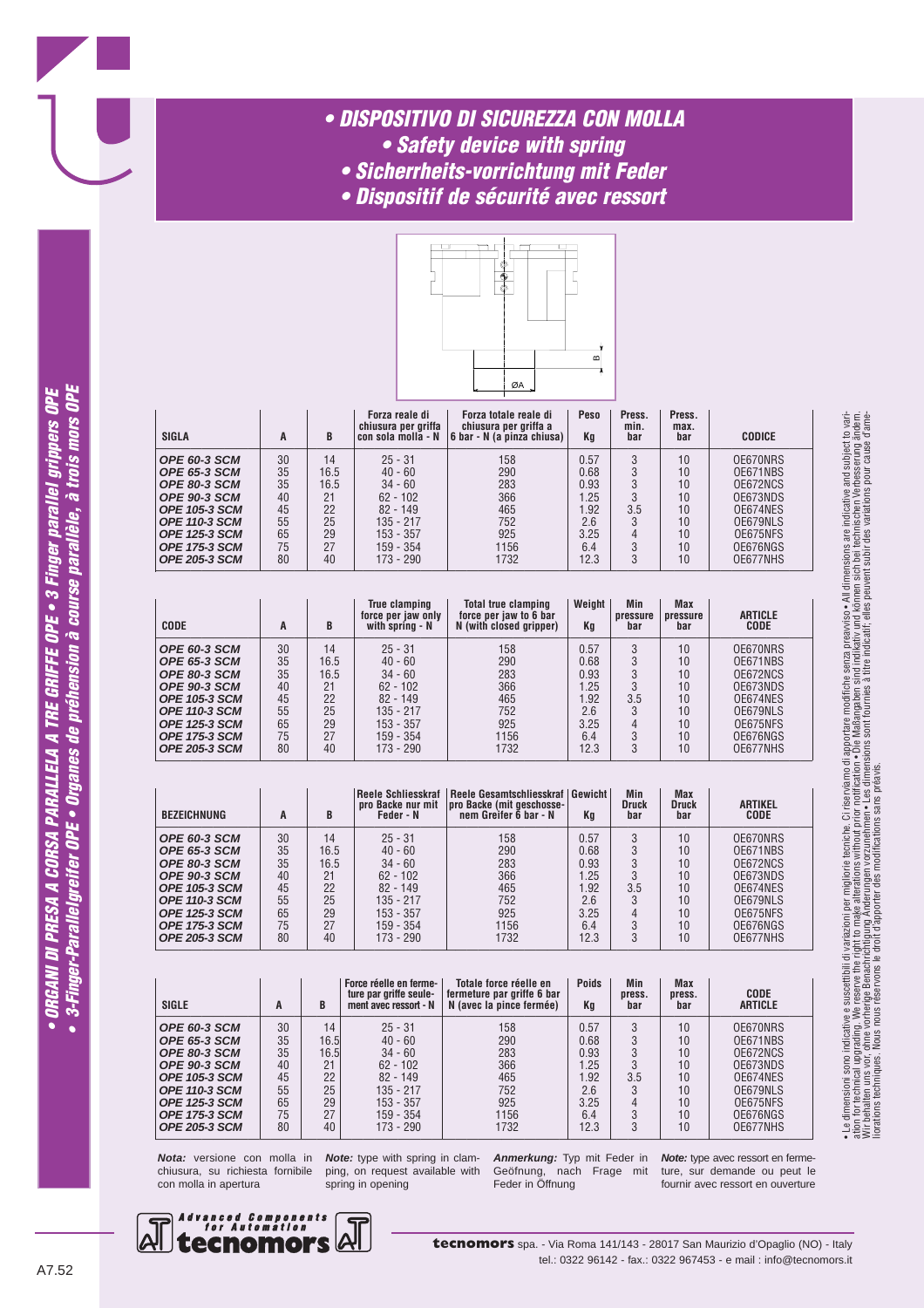### *• DISPOSITIVO STABILIZZATORE PEZZO • Workpiece stabilizer • Vorrichtung zur Stabilisierung des Werkstückes • Dispositif stabilisateur de la pièce*

| ۰  | œ |
|----|---|
| ØA |   |



| <b>SIGLA</b>   | A   | в  | С | D | Е  |   | Forza espressa<br>dalle molle<br>N | <b>Peso</b><br>Kg | <b>CODICE</b> |
|----------------|-----|----|---|---|----|---|------------------------------------|-------------------|---------------|
| $KIST 60-3/S$  | 53  | 11 | 6 |   | 10 |   | 8.517                              | 0.05              | KS603ABA      |
| $KIST 65-3/S$  | 63  | 13 |   |   | 10 |   | 944                                | 0.06              | KS654ABB      |
| $KIST 80-3/S$  | 73  | 13 | 6 |   | 10 |   | 944                                | 0.07              | KS804ABC      |
| KIST 90-3 / S  | 82  | 15 |   |   | 12 |   | 1877                               | 0.10              | KS904ABD      |
| $KIST 105-3/S$ | 89  | 15 |   |   | 12 |   | 1877                               | 0.12              | KS105ABE      |
| KIST 110-3 / S | 98  | 19 |   | հ | 13 |   | 36245                              | 0.18              | KS110ABF      |
| KIST 125-3 / S | 108 | 17 |   |   | 15 |   | 36245                              | 0.20              | KS125ABG      |
| KIST 175-3 / S | 138 | 20 |   |   | 15 |   | 162439                             | 0.30              | KS175ABH      |
| KIST 205-3 / S | 173 | 24 |   |   | 16 | հ | 162439                             | 0.45              | KS205ABI      |

| <b>CODE</b>                                                                                                                                                                     | A                                                     | в                                                  | C      | D | Е                                                  | F      | <b>Force expressed</b><br>by springs                                      | Weight<br>Kg                                                         | <b>ARTICLE</b><br><b>CODE</b>                                                                            |
|---------------------------------------------------------------------------------------------------------------------------------------------------------------------------------|-------------------------------------------------------|----------------------------------------------------|--------|---|----------------------------------------------------|--------|---------------------------------------------------------------------------|----------------------------------------------------------------------|----------------------------------------------------------------------------------------------------------|
| $KIST 60-3/S$<br>$KIST 65-3 /  S$<br>$KIST 80-3 /  S$<br>$KIST 90-3 /  S$<br>KIST $105-3$ / S<br>$KIST$ 110-3 /  S<br>$KIST$ 125-3 /  S<br>$KIST 175-3 /  S$<br>KIST 205-3/ $S$ | 53<br>63<br>73<br>82<br>89<br>98<br>108<br>138<br>173 | 11<br>13<br>13<br>15<br>15<br>19<br>17<br>20<br>24 | 6<br>8 |   | 10<br>10<br>10<br>12<br>12<br>13<br>15<br>15<br>16 | 6<br>6 | 8.517<br>944<br>944<br>1877<br>1877<br>36245<br>36245<br>162439<br>162439 | 0.05<br>0.06<br>0.07<br>0.10<br>0.12<br>0.18<br>0.20<br>0.30<br>0.45 | KS603ABA<br>KS654ABB<br>KS804ABC<br>KS904ABD<br>KS105ABE<br>KS110ABF<br>KS125ABG<br>KS175ABH<br>KS205ABI |

| <b>BEZEICHNUNG</b>                                                                                                                                                         | A                                                     | в                                                  | С | D | Е                                                  |                     | Kraft<br>der federn<br>N                                                  | Gewicht<br>Kg                                                        | ARTIKELCODE                                                                                              |
|----------------------------------------------------------------------------------------------------------------------------------------------------------------------------|-------------------------------------------------------|----------------------------------------------------|---|---|----------------------------------------------------|---------------------|---------------------------------------------------------------------------|----------------------------------------------------------------------|----------------------------------------------------------------------------------------------------------|
| $KIST 60-3/S$<br>KIST 65-3 $/  S$<br>$KIST 80-3 /  S$<br>$KIST 90-3/S$<br>$KIST 105-3/S$<br>$KIST$ 110-3 /  S<br>$KIST$ 125-3 /  S<br>$KIST 175-3 /  S$<br>KIST 205-3/ $S$ | 53<br>63<br>73<br>82<br>89<br>98<br>108<br>138<br>173 | 11<br>13<br>13<br>15<br>15<br>19<br>17<br>20<br>24 | ጸ |   | 10<br>10<br>10<br>12<br>12<br>13<br>15<br>15<br>16 | $\Lambda$<br>6<br>6 | 8.517<br>944<br>944<br>1877<br>1877<br>36245<br>36245<br>162439<br>162439 | 0.05<br>0.06<br>0.07<br>0.10<br>0.12<br>0.18<br>0.20<br>0.30<br>0.45 | KS603ABA<br>KS654ABB<br>KS804ABC<br>KS904ABD<br>KS105ABE<br>KS110ABF<br>KS125ABG<br>KS175ABH<br>KS205ABI |

| <b>SIGLE</b>   | A   | в  | С | D | Е  | Force exprimée<br>par les ressorts<br>N | <b>Poids</b><br>Kg | <b>CODE</b><br><b>ARTICLE</b> |
|----------------|-----|----|---|---|----|-----------------------------------------|--------------------|-------------------------------|
| $KIST 60-3/S$  | 53  |    |   |   | 10 | 8.517                                   | 0.05               | KS603ABA                      |
| $KIST 65-3/S$  | 63  | 13 |   |   | 10 | 944                                     | 0.06               | KS654ABB                      |
| $KIST 80-3/S$  | 73  | 13 |   |   | 10 | 944                                     | 0.07               | KS804ABC                      |
| KIST 90-3 / S  | 82  | 15 |   |   | 12 | 1877                                    | 0.10               | KS904ABD                      |
| KIST 105-3 / S | 89  | 15 |   |   | 12 | 1877                                    | 0.12               | KS105ABE                      |
| KIST 110-3 / S | 98  | 19 |   |   | 13 | 36245                                   | 0.18               | KS110ABF                      |
| KIST 125-3 / S | 108 | 17 |   |   | 15 | 36245                                   | 0.20               | KS125ABG                      |
| KIST 175-3 / S | 138 | 20 |   |   | 15 | 162439                                  | 0.30               | KS175ABH                      |
| KIST 205-3 / S | 173 | 24 | 8 |   | 16 | 162439                                  | 0.45               | KS205ABI                      |



• 3-Finger-Parallelgreifer OPE • Organes de préhension à course parallèle, à trois mors OPE • ORGANI DI PRESA A CORSA PARALLELA A TRE GRIFFE OPE • 3 Finger parallel grippers OPE

*Advanced Components for Automation*  $\overline{\mathsf{A}^{\mathsf{I}}}$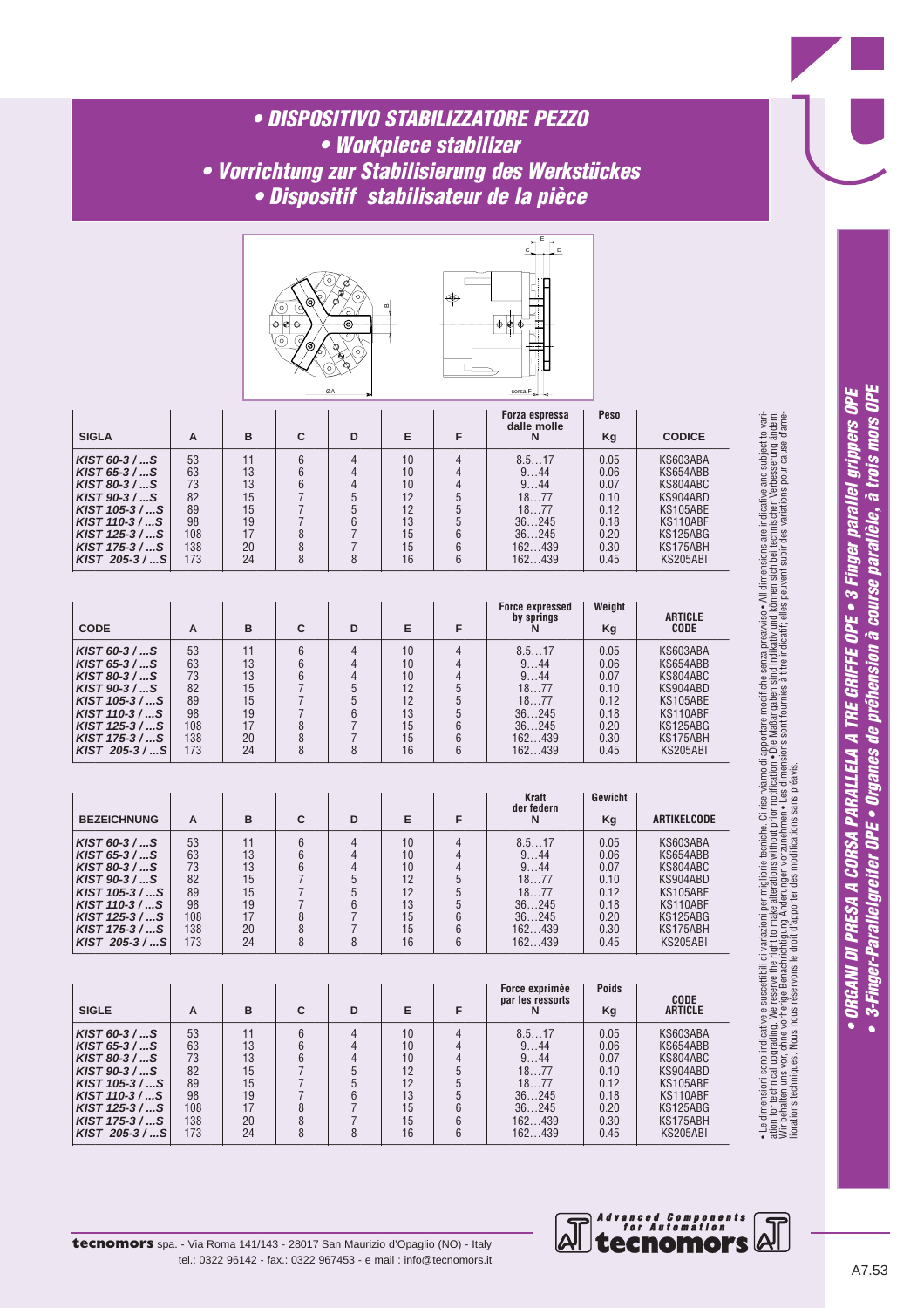### *• ALIMENTAZIONE ASSIALE • Axial feed • Achsenrechte Zufuhr • Alimentation axiale*



| Sigla<br>Code<br><b>Bezeichnung</b><br>Sigle | Α              | в  | C    | Codice<br>Article code<br><b>Artikelcode</b><br>Code article | Sigla<br>Code<br><b>Bezeichnung</b><br>Sigle | A              | в  | C    | Codice<br>Article code<br><b>Artikelcode</b><br><b>Code article</b> |
|----------------------------------------------|----------------|----|------|--------------------------------------------------------------|----------------------------------------------|----------------|----|------|---------------------------------------------------------------------|
| <b>OPE 50 X</b>                              | M <sub>3</sub> | 17 | 10.5 | OE770PXA                                                     | OPE 50 SX                                    | M <sub>3</sub> | 17 | 10.5 | OE970PXM                                                            |
| <b>OPE 60 X</b>                              | M <sub>3</sub> | 19 | 12.6 | OE771PXB                                                     | OPE 60 SX                                    | M <sub>3</sub> | 19 | 12.6 | OE971PXN                                                            |
| <b>OPE 70 X</b>                              | M <sub>3</sub> | 19 | 12.6 | OE772PXC                                                     | <b>OPE 70 SX</b>                             | M <sub>3</sub> | 19 | 12.6 | 0E972PX0                                                            |
| <b>OPE 80 X</b>                              | M <sub>3</sub> | 22 | 14.5 | OE773PXD                                                     | OPE 80 SX                                    | M <sub>3</sub> | 22 | 14.5 | OE973PXP                                                            |
| <b>OPE 95 X</b>                              | M <sub>3</sub> | 30 | 16.5 | OE774PXE                                                     | OPE 95 SX                                    | M <sub>3</sub> | 30 | 16.5 | OE974PXQ                                                            |
| <b>OPE 100 X</b>                             | M <sub>4</sub> | 53 | 30   | OF779PXF                                                     | <b>OPE 100 SX</b>                            | M <sub>4</sub> | 53 | 30   | OE979PXR                                                            |
| <b>OPE 115 X</b>                             | M <sub>4</sub> | 35 | 21   | OE775PXG                                                     | <b>OPE 115 SX</b>                            | M <sub>4</sub> | 35 | 21   | OE975PXS                                                            |
| <b>OPE 160 X</b>                             | M <sub>4</sub> | 50 | 28   | OE776PXH                                                     | <b>OPE 160 SX</b>                            | M <sub>4</sub> | 50 | 28   | OE976PXT                                                            |
| <b>OPE 190 X</b>                             | M <sub>4</sub> | 60 | 27.5 | OE777PXI                                                     | <b>OPE 190 SX</b>                            | M <sub>4</sub> | 60 | 27.5 | OE977PXU                                                            |
| <b>OPE 210 X</b>                             | M <sub>5</sub> | 68 | 35   | OE778PXL                                                     | <b>OPE 210 SX</b>                            | M <sub>5</sub> | 68 | 35   | OE978PXV                                                            |



| Sigla<br>Code<br><b>Bezeichnung</b><br>Sigle | А              | в    | C    | D     | Codice<br>Article code<br><b>Artikelcode</b><br>Code article | Sigla<br>Code<br><b>Bezeichnung</b><br>Sigle | A              | в    | С    | D     | Codice<br>Article code<br><b>Artikelcode</b><br>Code article |
|----------------------------------------------|----------------|------|------|-------|--------------------------------------------------------------|----------------------------------------------|----------------|------|------|-------|--------------------------------------------------------------|
| <b>OPE 60-3 X</b>                            | M <sub>3</sub> | 20   | 17.3 | 10    | OE870PXA                                                     | <b>OPE 60-3 SX</b>                           | M <sub>3</sub> | 20   | 17.3 | 10    | OE670PXL                                                     |
| <b>OPE 65-3 X</b>                            | M <sub>3</sub> | 24   | 20.8 | 12    | OF871PXB                                                     | <b>OPE 65-3 SX</b>                           | M <sub>3</sub> | 24   | 20.8 | 12    | OE671PXM                                                     |
| <b>OPE 80-3 X</b>                            | M <sub>3</sub> | 24   | 20.8 | 12    | OE872PXC                                                     | <b>OPE 80-3 SX</b>                           | M <sub>3</sub> | 24   | 20.8 | 12    | OE672PXN                                                     |
| <b>OPE 90-3 X</b>                            | M <sub>3</sub> | 30   | 26   | 15    | OE873PXD                                                     | <b>OPE 90-3 SX</b>                           | M <sub>3</sub> | 30   | 26   | 15    | 0E673PX0                                                     |
| OPE 105-3 X                                  | M <sub>3</sub> | 32.5 | 28.1 | 16.25 | OE874PXE                                                     | <b>OPE 105-3 SX</b>                          | M <sub>3</sub> | 32.5 | 28.1 | 16.25 | OE674PXP                                                     |
| <b>OPE 110-3 X</b>                           | M <sub>4</sub> | 38   | 32.9 | 19    | OE879PXF                                                     | <b>OPE 110-3 SX</b>                          | M <sub>4</sub> | 38   | 32.9 | 19    | OE679PXQ                                                     |
| <b>OPE 125-3 X</b>                           | M <sub>4</sub> | 41   | 35.5 | 20.5  | OE875PXG                                                     | <b>OPE 125-3 SX</b>                          | M <sub>4</sub> | 41   | 35.5 | 20.5  | OE675PXR                                                     |
| <b>OPE 175-3 X</b>                           | M <sub>4</sub> | 46.5 | 40.3 | 23.25 | OE876PXH                                                     | <b>OPE 175-3 SX</b>                          | M <sub>4</sub> | 46.5 | 40.3 | 23.25 | OE676PXS                                                     |
| <b>OPE 205-3 X</b>                           | M <sub>5</sub> | 57.5 | 49.8 | 28.75 | OE877PXI                                                     | <b>OPE 205-3 SX</b>                          | M <sub>5</sub> | 57.5 | 49.8 | 28.75 | OE677PXT                                                     |

• Le dimensioni sono indicative e suscettibili di variazioni per migliorie tecniche. Ci riserviamo di apportare modifiche senza preavviso • All dimensions are indicative and subject to vari-<br>ation for technical upgrading.



 $\bullet$ 

 $\bullet$